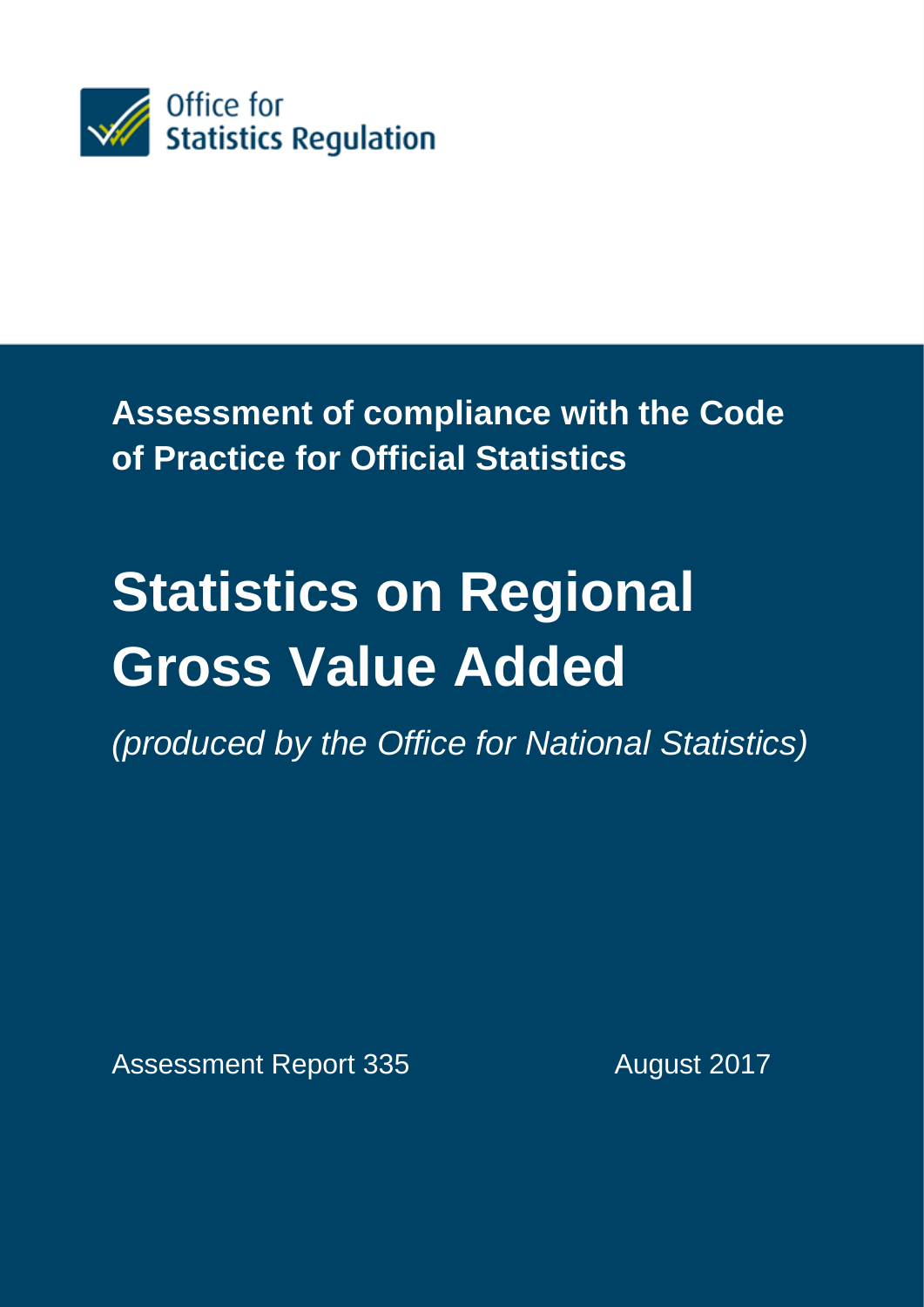# Office for Statistics Regulation

We provide independent regulation of all official statistics produced in the UK. Statistics are an essential public asset. We aim to enhance public confidence in the trustworthiness, quality and value of statistics produced by government.

We do this by setting the standards they must meet in the Code of Practice for Official Statistics. We ensure that producers of government statistics uphold these standards by conducting assessments against the Code. Those which meet the standards are given National Statistics status, indicating that they meet the highest standards of trustworthiness, quality and value. We also report publicly on systemwide issues and on the way statistics are being used, celebrating when the standards are upheld and challenging publicly when they are not.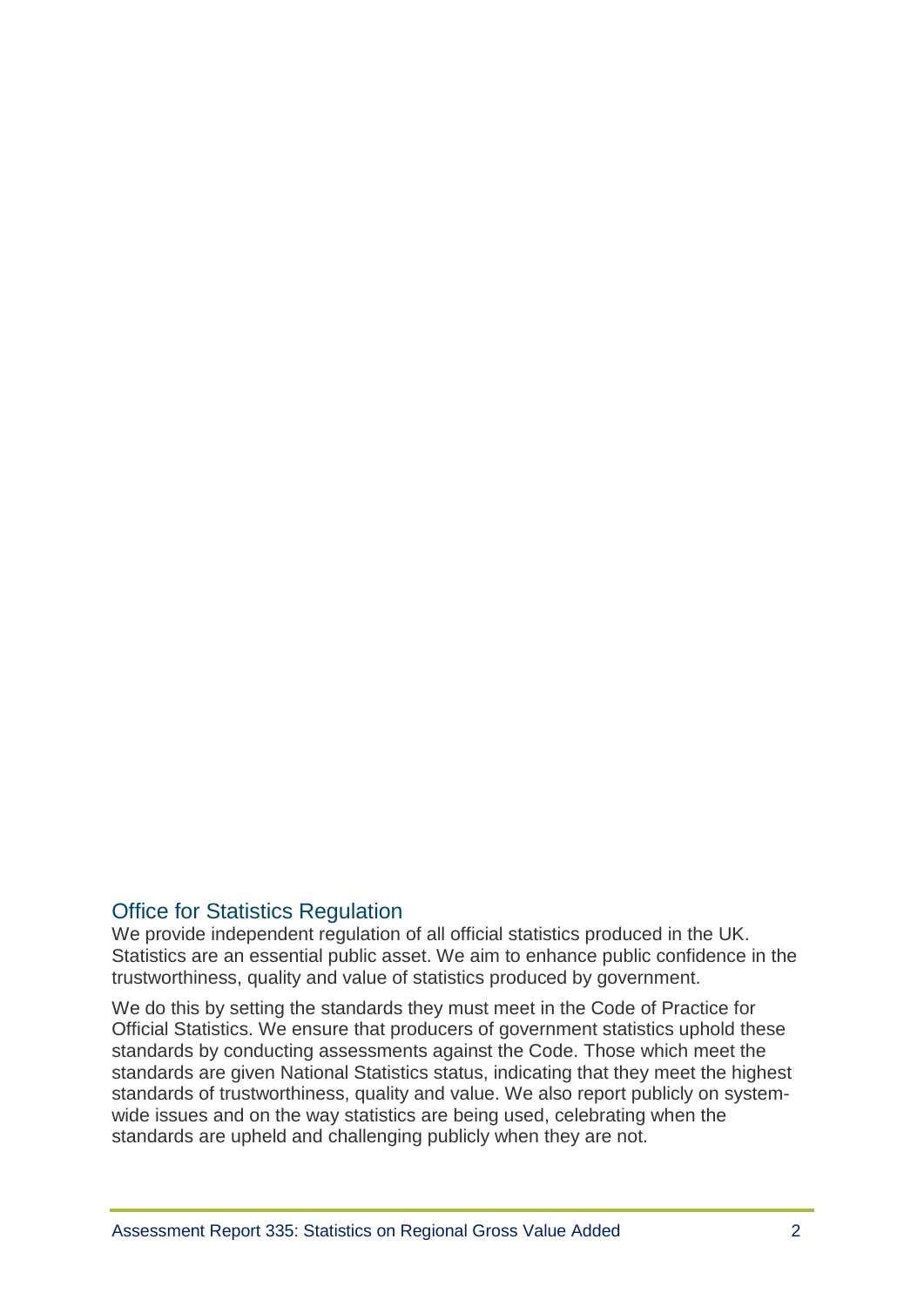# **Contents**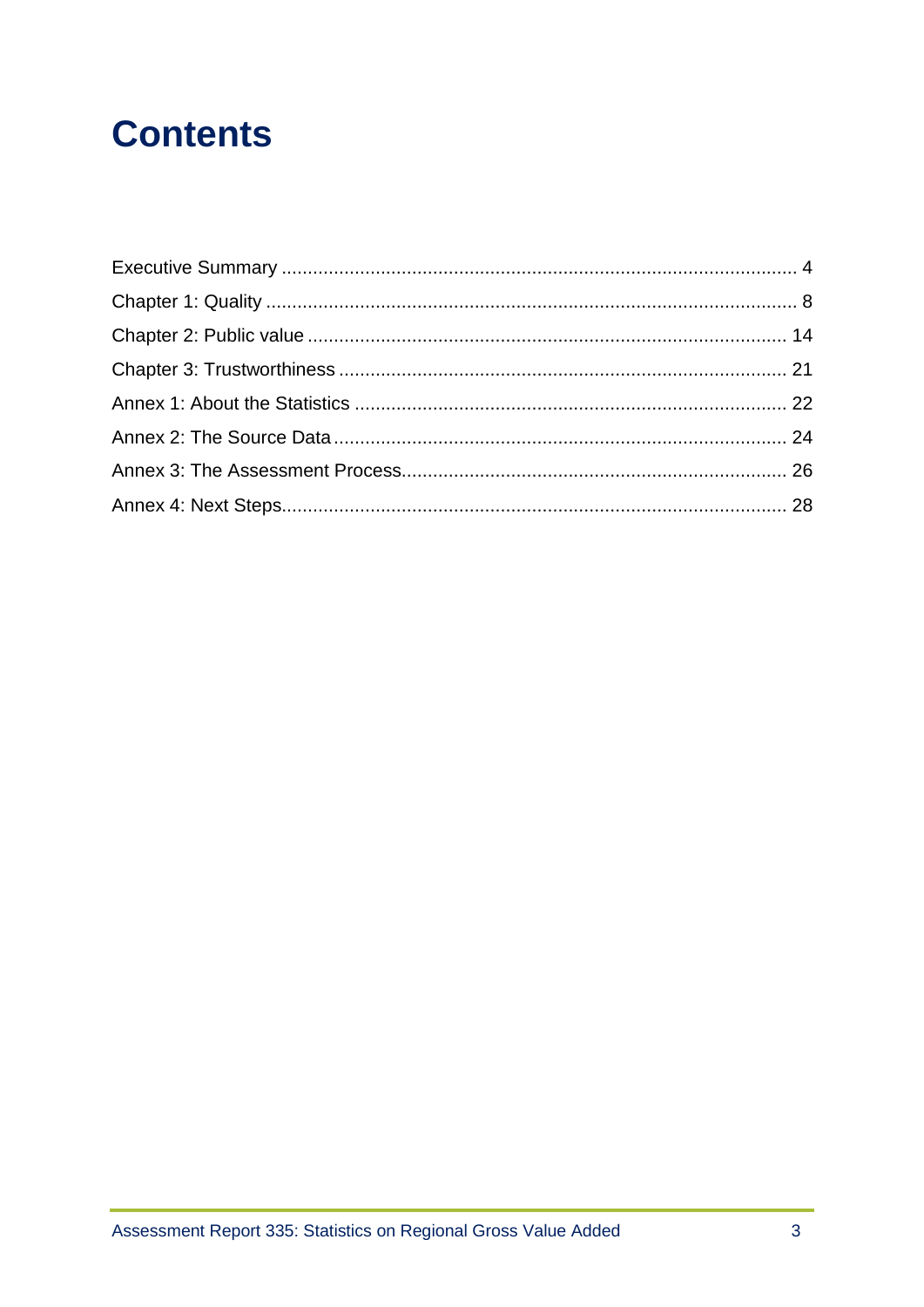# <span id="page-3-0"></span>**Executive Summary**

### Subject of the assessment

- ES.1 The report covers the assessment of the statistics reported in *Regional Gross Value Added (income approach)*[1](#page-3-1) and *Regional Gross Value Added (production approach)*[2](#page-3-2) published by the Office for National Statistics (ONS).
- ES.2 Regional Gross Value Added (R-GVA) is a measure of the levels and of the growth in those levels of gross value added for nations, regions and sub-regions. R-GVA (income approach) (R-GVA (I)) regionalises GVA using wages and salaries plus information about companies' gross profits using well-established sources (for more information on the data sources, see Annex 2). ONS presents R-GVA (I) at current basic prices, as the methodology does not permit deflation, thus the estimates include the effect of inflation. The UK Statistics Authority (the Authority) has designated these statistics as National Statistics. The Authority last assessed the R-GVA (I) statistics in 2011 and confirmed their National Statistics designation in October 2012<sup>[3](#page-3-3)</sup>.
- ES.3 R-GVA (production approach) (R-GVA (P)) is an alternative measure of R-GVA apportioned to regions based on the value of all goods and services produced, less goods and services used up or transformed in the production process, such as raw materials. The methodology to produce R-GVA (P) measures allows the R-GVA statisticians to present real estimates of R-GVA that is with the effect of inflation removed. The R-GVA (P) statistics, published by ONS annually since 2013, are experimental.
- ES.4 We are conducting this assessment in two phases:
	- In Phase 1 which this report covers we assess the compliance with the Code of Practice in respect to ONS's current R-GVA (I) and (P) statistics
	- In Phase 2, we plan to assess new ONS Regional GVA statistics called 'balanced estimates'. ONS intends to take the strengths from the two existing methods of measuring regional GVA, to produce in December 2017 new estimates that balance the income and the production measures. Balanced estimates will give users better single measures of economic activity within regions and sub-regions

# Public Value Statement

ES.5 R-GVA statistics are an essential part of what makes up the economic intelligence of the nations and regions of the UK, informing debates such as what causes the UK's weak productivity growth and uneven recovery from the financial crisis of the late 2000s. Policymakers need to dive deep beneath the statistical surface to understand the economy region-by-region, city-by-city, town-by-town, industry-by-industry, and household-by-household. The R-GVA statistics make some of these deep dives possible, particularly those using different economic geographies drilling down to very

- 
- <span id="page-3-3"></span><span id="page-3-2"></span><sup>3</sup> UK Statistics Authority Letter Confirming the National Statistics designation of Regional GVA [\(income approach\)](https://www.statisticsauthority.gov.uk/wp-content/uploads/2015/12/images-letterofconfirmationasnationalstatisticsassessmentreport14_tcm97-42148.pdf)

<span id="page-3-1"></span><sup>&</sup>lt;sup>1</sup> [ONS's Regional Gross Value Added statistics \(income approach\)](https://www.ons.gov.uk/economy/grossvalueaddedgva/bulletins/regionalgrossvalueaddedincomeapproach/december2016)<br><sup>2</sup> [ONS's Regional Gross Value Added statistics \(production approach\)](https://www.ons.gov.uk/economy/grossvalueaddedgva/bulletins/regionalgrossvalueaddedproductionapproach/1998to2014)  $\overline{a}$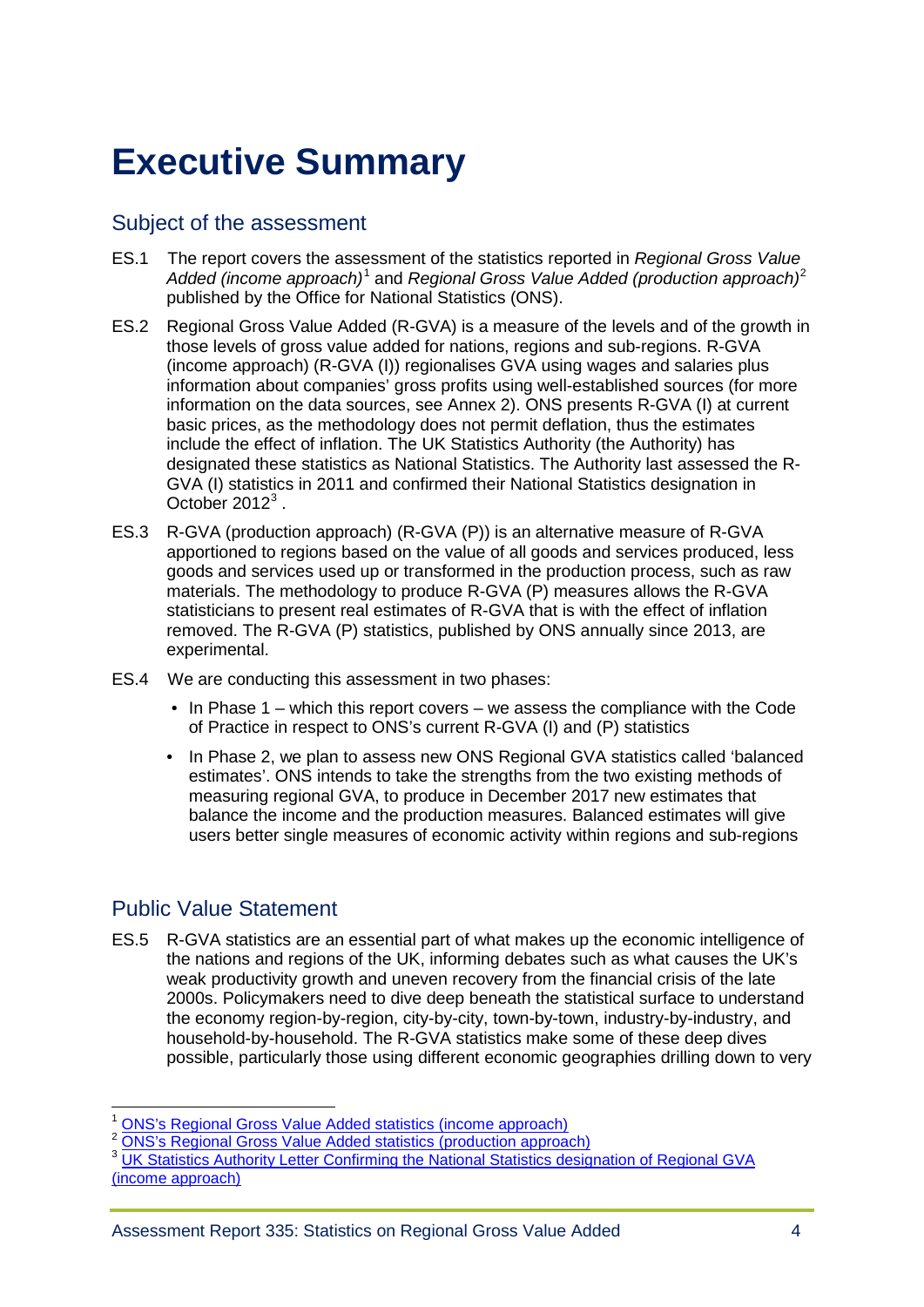low levels of geography such as GVA at Local Authority levels in the UK $4$  and GVA at Local Enterprise Partnership levels<sup>[5](#page-4-1)</sup>.

ES.6 Measures of R-GVA are key inputs for analysts using the statistics in estimates of regional and sub-regional productivity $6$ . In addition, R-GVA statistics allow analysis not just at the regional and sub-regional level but also over an extensive back time series.

### Decision on National Statistics Status

- ES.7 National Statistics (NS) status means that official statistics meet the highest standards of trustworthiness of statistical processes, quality and public value and comply with all aspects of the Code of Practice for Official Statistics. National Statistics status is awarded by the Authority on the advice of the Office for Statistics Regulation. The Office for Statistics Regulation undertakes an assessment, which considers whether the statistics meet the required standard.
- ES.8 We judge that the NS designation for R-GVA (I) and R-GVA (P) estimates should be confirmed once ONS has demonstrated to us that it has enhanced the quality and value of these statistics as described in chapters 1 and 2 of this report. We expect ONS to report to us by 31 October 2017 the actions taken to meet the Requirements. There are some Requirements where we consider that more time is needed to effect meaningful evaluation and change, which will necessarily take longer, requiring research, decisions, and planning involving ONS teams beyond the R-GVA statisticians alone. The exceptions to the deadline of 31 October 2017 are for Requirements 2(a) and (b), 3(b) and (c), 6, and 7(a) where the deadline is 31 March 2018 After 31 March 2018 and based on our advice, the Authority will decide whether to:
	- confirm the designation of R-GVA (I)
	- confer NS designation on R-GVA (P)
- ES.9 Reflecting the importance of NS designation, and to provide users with confidence in the direction of travel, we expect ONS to publish its plan of proposed actions to increase public value, quality and the trustworthiness of statistical processes, as a result of this Assessment.

# Strategic Perspective

ES.10 The need that users most commonly expressed to us during this assessment has been for more timely regional estimates. The twin consequences of increased devolution of powers to nations and regions and the impact of globalisation<sup>[7](#page-4-3)</sup> mean that the need for up-to-date information has become ever more urgent. ONS is currently developing short-term quarterly regional Gross Domestic Product (GDP)<sup>[8](#page-4-4)</sup> measures for publication in a few years time which are more timely than the annual R-GVA statistics. The combination of quarterly regional GDP measures alongside detailed annual R-GVA statistics will provide users with a more contemporary as well

<sup>&</sup>lt;sup>4</sup> ONS Regional GVA by Local Authority Statistics

<span id="page-4-1"></span><span id="page-4-0"></span><sup>6</sup> [ONS Regional GVA by Local Authority Statistics](https://www.ons.gov.uk/economy/grossvalueaddedgva/datasets/regionalgvaibylocalauthorityintheuk) 6 [ONS Regional GVA by Local Enterprise Partnership Statistics](https://www.ons.gov.uk/economy/grossvalueaddedgva/articles/gvaforlocalenterprisepartnerships/1997to2015) 6 ONS Regional and Sub-Regional in the UK Productivity Statistics

<span id="page-4-4"></span><span id="page-4-3"></span><span id="page-4-2"></span><sup>&</sup>lt;sup>7</sup> "...Globalisation impacts upon different parts of national economies so disproportionately that it *increasingly leads to substantially wider gaps between regions in the same country. To ignore these is to miss a lot of what is going on.*" Douglas McWilliams The Flat White Economy (2016) pp22 to miss a lot of what is going on  $\sim$  Douglas McChilliams The Flat White Economy (CDP).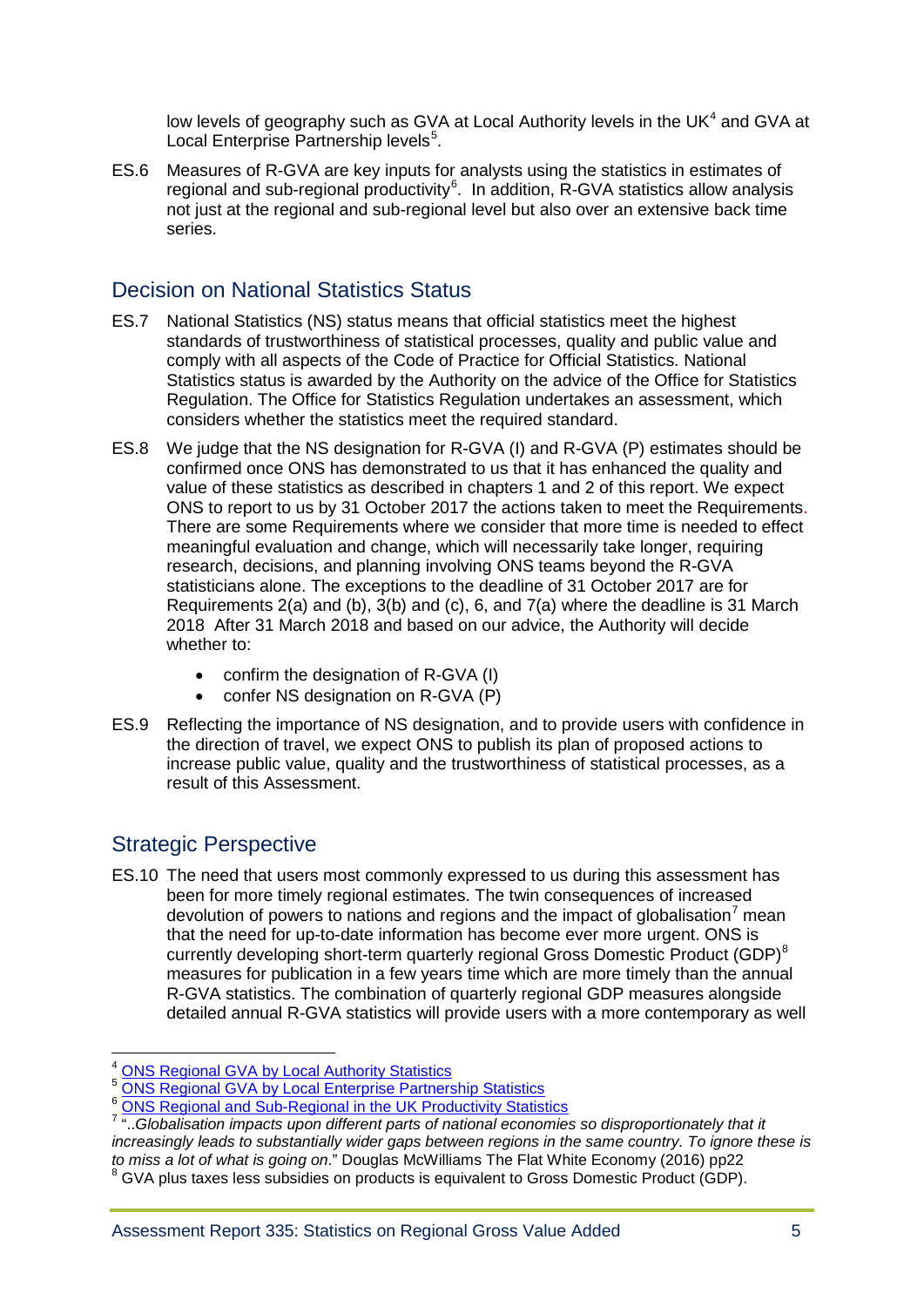as detailed picture of their devolved national and regional economies than they have today. Policymakers for example want to be aware of potential turning points in their economies quickly and quarterly statistics are better suited to act as 'smoke alarms' than annual statistics published many months after the end of the reference year.

ES.11 ONS's planned development of new balanced estimates (blending the estimates from the income and production methods) later this year will result in better single estimates of R-GVA and allow more detailed analysis of the industries in each economy. Currently only the manufacturing industry is broken down into sectors of that industry, but some regional economies are predominantly service-based. The introduction of HMRC VAT data will bring about GVA analysis at very low levels of geography. These developments are very much central to what users have been asking for and will permit a step change in economic analysis at local levels of economic geography in the UK.

# Key findings

#### **Quality**

- ES.12 ONS compiles R-GVA statistics using the most suitable sources currently available thus allowing the degree of disaggregation into different geographies, sectors and components. ONS's principal data for these statistics come mainly, but not exclusively from NS sources (see Annex 2 for the prime data sources).
- ES.13 ONS makes transparent judgements about statistical definitions and methods that are consistent with international good practice standards. Complying with recognised standards means that the estimates are consistent and comparable, maintaining their relevance to policymakers' and other users' questions.
- ES.14 ONS's judgements and communications about the strengths and limitations of the estimates contribute significantly to users maintaining an appropriate balance of confidence and caution about the quality of the statistics. ONS statisticians demonstrate to users and stakeholders that the statistics are sufficiently robust and reliable for the principal uses.

#### **Public Value**

- ES.15 The statistics clearly answer users' important questions. ONS understands the variety of uses and potential uses of statistics but could do more to aid their interpretation within the context of the different regions. ONS has developed and invested in these statistics so they have become more relevant to the changing world in which they are used. ONS compiles the data used to produce these statistics in an efficient way.
- ES.16 The source data used have limitations, which can affect the usefulness of the statistics. One example of such limitations is the time it takes to gather source data, which means the R-GVA statistics are not particularly timely. Many of the R-GVA users that we spoke to cited poor timeliness as a limitation of these statistics. We established from ONS that, unless the R-GVA statisticians find new sources that provide the same level of detailed information more quickly than the current sources (which they indicated to us is unlikely in the short term), the timeliness of these statistics is unlikely to change significantly. However, ONS is working on producing quarterly regional GDP statistics for the English Regions that it intends to publish from either late in 2018 or early in 2019. These will be quarterly statistics, published just over three months after the end of the quarter. We support the development of these statistics, which when combined with quarterly indicators in the devolved nations will provide a suite of more-timely economic growth statistics across the UK.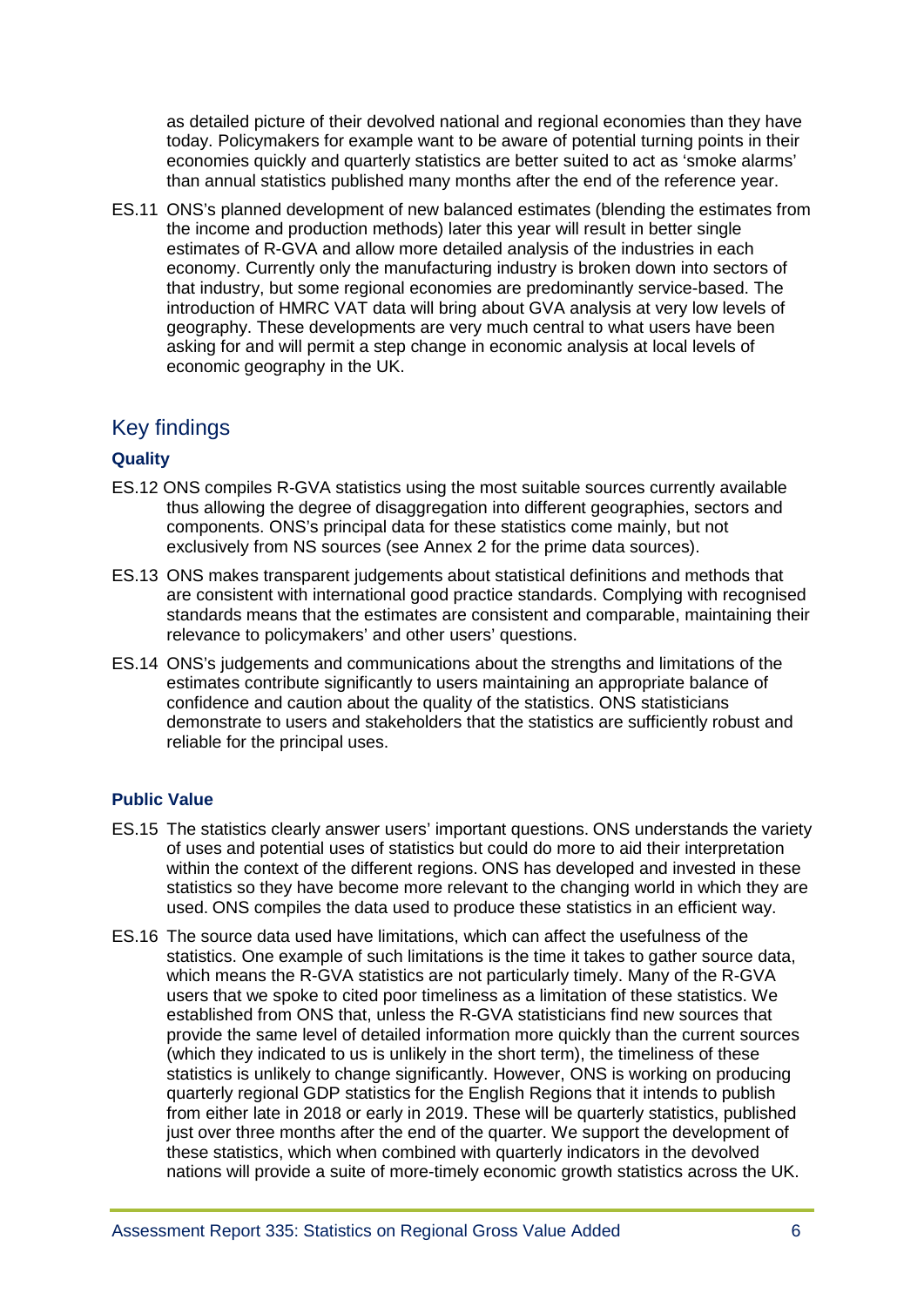The annual R-GVA statistics that are the subject of this assessment will then add significant detail to the new quarterly indicators. We have sought through our Requirement 1 to mitigate any potential risks to quality from the main administrative data source from HMRC, which the R-GVA statisticians use to inform the regionalisation of a component of regional GVA totals.

ES.17 Context is essential to a good understanding of R-GVA statistics. For example, the narrative in the annual release of these statistics has tended over recent times to present an unchanging picture of the relative shares of GVA between the devolved nations and regions. The same regions tend to have the highest levels of R-GVA and the same devolved nations and regions have the lowest. ONS might do more to bring out the differences between the regions through the proportions of people in the region who are economically inactive, $9$  which can affect the GVA per head statistics and the impact of commuting on the statistics. ONS statisticians do not have much scope to delve too deeply into such issues in a statistical bulletin, as there is an understandable focus on the latest results and illustrating to users the different layers of useful information in the latest statistics. However, regional and devolved government analysts often have greater opportunity to present contextual information, which could be published alongside any publication or revision. ONS is encouraged in this report to work with its national and regional stakeholders to bolster the statistical services such as information, advice and guidance available to provide even greater insight in sub-regions (particularly new city-regions) and in preparing contextual information to aid regional and country media in interpreting the statistics.

#### **Trustworthiness**

 $\overline{a}$ 

ES.18 Users have a demonstrably high regard for the statisticians' professional and technical skills reflecting confidence in statisticians' good statistical judgement and that their behaviours and actions reflect the public's interest. ONS underpins the production of these statistics by effective and transparent planning, and clear lines of responsibility and accountability for observance of the Code.

<span id="page-6-0"></span> $9$  People who are economically inactive are those people who are neither in employment or recorded as unemployed.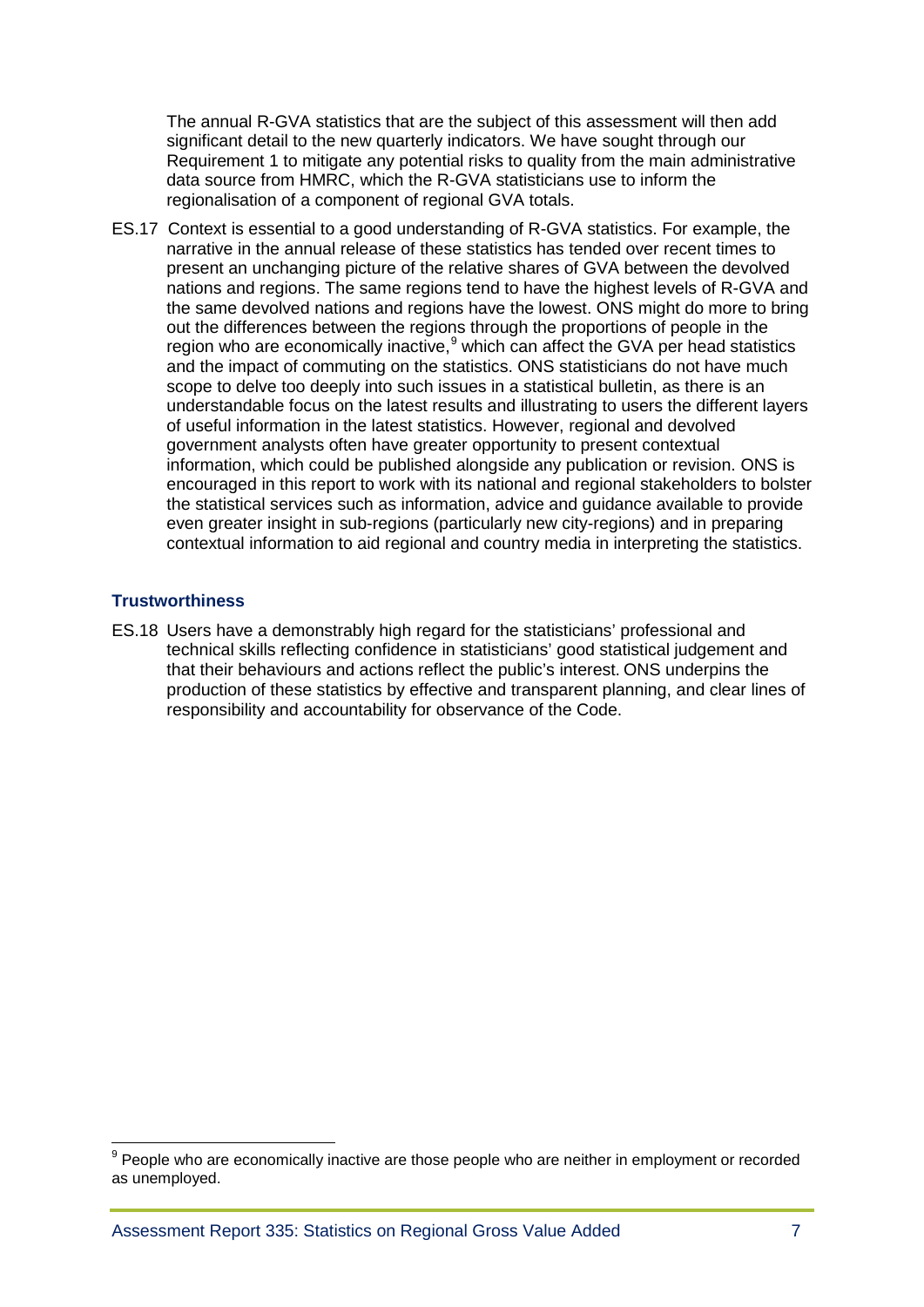# <span id="page-7-0"></span>**[Chapter 1: Quality](#page-20-0)**

# **Introduction**

1.1 Statistical quality is multi-faceted. The European Statistical System (ESS) identifies five aspects of quality: 'relevance', 'accuracy and reliability', 'timeliness and punctuality', 'coherence and comparability' and 'accessibility and clarity'. The focus is often on 'accuracy and reliability'. The need for statistics to be relevant, accurate and reliable means, in essence, that we are confident that the patterns shown by the statistics reflect real-world phenomena, and are not artefacts of the way that the statisticians have assembled the statistics.

# **Findings**

#### **Greater assurance of the quality of administrative data**

- 1.2 During the course of the assessment, we agreed with the ONS statisticians that it would be pragmatic and proportionate to apply the Authority's published regulatory standard on the Quality Assurance of Administrative Data<sup>[10](#page-7-1)</sup> to the data supplied by HMRC on income from sole proprietors, which is the principal element in the Mixed Income<sup>[11](#page-7-2)</sup> component of R-GVA (I). The Mixed Income component represents just over five per cent of total UK GVA. The R-GVA statistics team discussed with us their initial judgements about appropriate levels of quality assurance of HMRC's Self-Assessed, Self Employment Income data. They judged, and we agreed, that the source data is of medium public interest profile.
- 1.3 The R-GVA statisticians initially judged the HMRC source data as posing a low risk of quality concerns. We asked the R-GVA statistics team to review its initial judgement. We had some concerns that the regionalisation of shares of self-assessed income from self-employment was not consistent with some other similar data from HMRC's Survey of Personal Incomes<sup>[12](#page-7-3)</sup> and ONS's Trends in Self Employment in the UK data $13$ . ONS told the regulatory team that the self-assessment data that it receives from HMRC are provided under a special arrangement. The published HMRC statistics from the Survey of Personal Incomes present data in a more aggregated form than that supplied to ONS for the R-GVA statistics. The R-GVA Statistics team reviewed its initial assessment raising its assessment of risk to quality from this source data from low to medium. We agreed with this judgement. ONS should plan to conduct enhanced rather than basic assurance of the regionalisation of HMRC's source data on the incomes of sole proprietors.

#### **Better regionalisation of financial and insurance services R-GVA**

1.4 We are aware from our research that the regionalisation of the financial and insurance services industry is not as robust as other sectors due to conceptual difficulties in measuring the output<sup>[14](#page-7-5)</sup>. ONS wrote in March 2016<sup>[15](#page-7-6)</sup> that for the sectors 'Other Financial Industries', SIC 2007 sub-divisions 65 and 66, it had identified some

<sup>&</sup>lt;sup>10</sup> Office for Statistics Regulation regulatory standard on the Quality Assurance of Administrative Data

<span id="page-7-2"></span><span id="page-7-1"></span><sup>&</sup>lt;sup>11</sup> Mixed income is the income generated by sole traders (self-employed people not registered as partners). In national accounts their income is considered a mixture of profits and self-paid wages.

<span id="page-7-3"></span>

<span id="page-7-4"></span><sup>&</sup>lt;sup>13</sup> [ONS Trends in Self Employment in the UK 2001 to 2015](https://www.ons.gov.uk/employmentandlabourmarket/peopleinwork/employmentandemployeetypes/articles/trendsinselfemploymentintheuk/2001to2015)

<span id="page-7-5"></span><sup>&</sup>lt;sup>14</sup> [Measuring financial sector output and its contribution to UK GDP](http://www.bankofengland.co.uk/publications/Documents/quarterlybulletin/qb110304.pdf) Bank of England Quarterly [Bulletin 2011 Q3 by Stephen Burgess](http://www.bankofengland.co.uk/publications/Documents/quarterlybulletin/qb110304.pdf)

<span id="page-7-6"></span><sup>15</sup> [ONS Financial and Insurances Services Review 2016 Part 1 report published](https://www.ons.gov.uk/economy/grossdomesticproductgdp/methodologies/financialandinsuranceservicesindustryreview2016part1report) 6 September 2016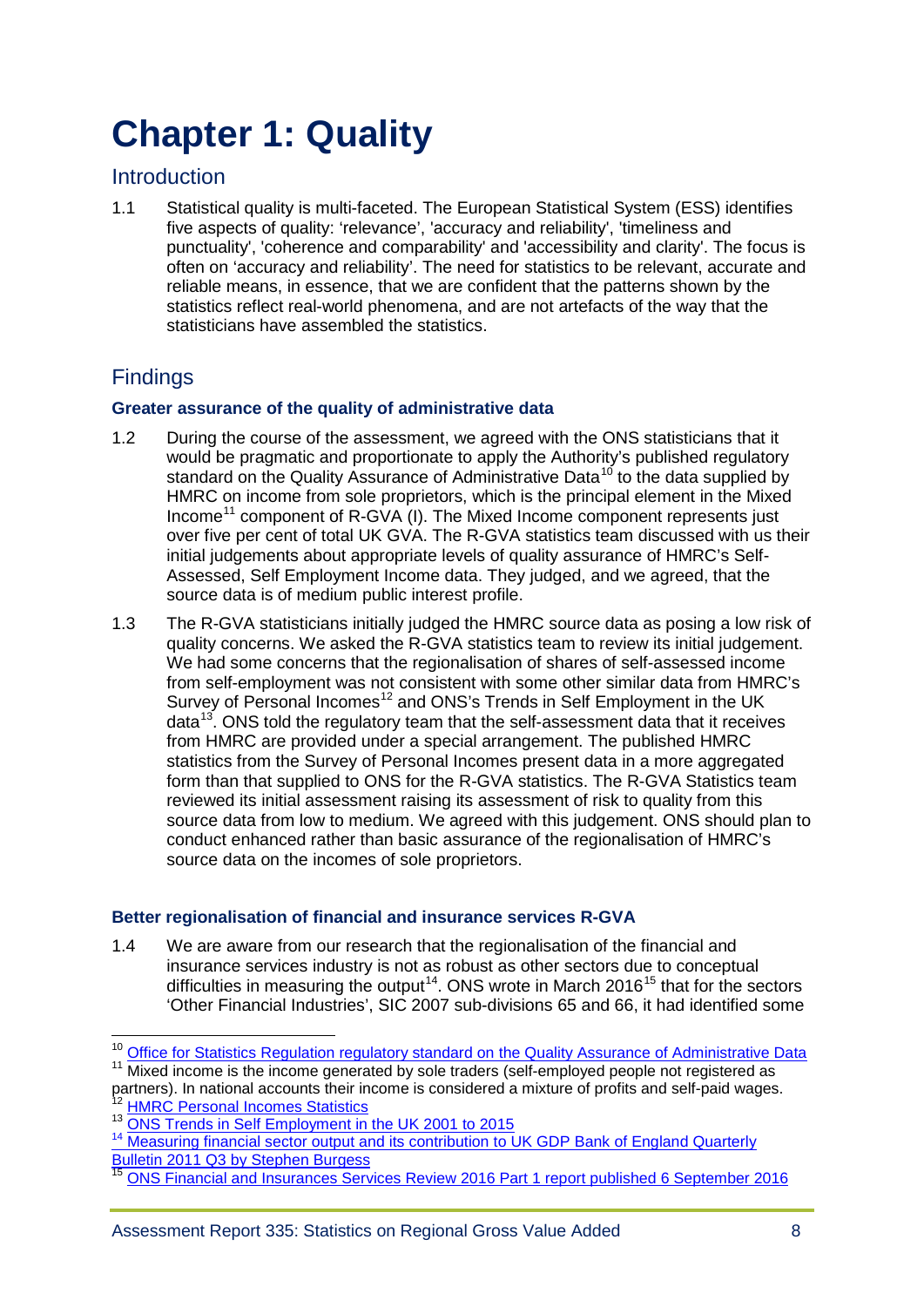potential data sources for use in the future, although these were not available for use at that time. ONS also wrote at that time that planned changes to its financial inquiries should in time provide better quality regional data for the insurance industry. The project to introduce VAT turnover data was also cited as being capable of providing good quality estimates for the sector 'Auxiliary Activities'. ONS indicated that as an interim measure, it would use the regional distribution of employees to allocate these industries at both NUTS 1 and 2 levels. Using the regional distribution of employees as a proxy for output is an acceptable but relatively poor method<sup>16</sup>. Our enquiries during this assessment suggest that ONS is still some way off using new financial inquiries to better regionalise GVA. We regret that these data will not be available to inform better analyses such as the impact of Brexit on the financial and insurance services industry in the devolved nations and regions. The R-GVA statistics team in ONS told us that it intends to review the regionalisation of the financial and insurance services industry. We see this as an essential step in improving the quality of these statistics. ONS should review whether new sources or methods will more accurately regionalise the GVA of the Financial Services and Insurance industry and if new data sources or new methods allow, plan to improve the regionalisation of the Financial and Insurances Services industry GVA.

#### **Better deflation of Imputed Rent to improve accuracy**

- 1.5 An important feature and benefit of R-GVA (P) is the presentation of constant price (real) estimates and ONS uses an established method for deflating current price output to a constant series. Imputed rent values make significant differences to the estimates of R-GVA particularly at the lower geographic levels and are a significant component of the statistics representing nearly 10 per cent of the total.
- 1.6 ONS produced analysis in January 20[17](#page-8-1)<sup>17</sup> of regional and sub-regional productivity, looking at growth over the decade from 2005, and removed rental incomes from the calculation. ONS found that removing rental incomes from the calculations reduces the estimated increases in productivity in London relative to other regions and countries. The productivity index in London with rental income removed only increases from 129.9 to 130.4 over the decade. The same analysis found that in Northern Ireland, the productivity index increases between 2005 and 2015 from 82.4 to 84.9 with rental income excluded (compared with the much smaller increase of 80.0 in 2005 going up to 80.9 in 2015 with rental incomes included).
- 1.7 As part of the process of bringing the sources and methods for private actual rentals into line with imputed rentals, ONS has announced further improvements to its estimates of imputed rentals to be implemented in Blue Book  $2017^{18}$  $2017^{18}$  $2017^{18}$ . ONS will use the Owner Occupiers' Housing component of its CPIH inflation statistics (Consumer Price Inflation including Owner Occupiers' Housing costs) to deflate the current price estimate to produce a chained volume measure of imputed rental. However these improvements are to the national UK calculation of real terms imputed rent, our concerns are about the differences to inflation of imputed rent in the different nations and regions of the UK.
- 1.8 Median house prices in each region and devolved nation are one of the main elements in calculating imputed rents. Getting the deflated level right for imputed rent in each devolved nation and region makes a noticeable difference to the overall estimates of R-GVA. Without further information on the accuracy of the deflated

 $\overline{a}$ 

<span id="page-8-0"></span> $16$  The key indicators for the regionalisation of the Finance and Insurance industry's GVA are employment data from the Business Register & Employment Survey<br><sup>17</sup> ONS Regional and sub-regional productivity in the UK published January 2017

<span id="page-8-1"></span>

<span id="page-8-2"></span><sup>&</sup>lt;sup>18</sup> [Changes to National Accounts: actual rentals and imputed rentals –Article published 16.02.2017](https://www.ons.gov.uk/economy/nationalaccounts/uksectoraccounts/articles/nationalaccountsarticles/actualandimputedrentalbluebook2017)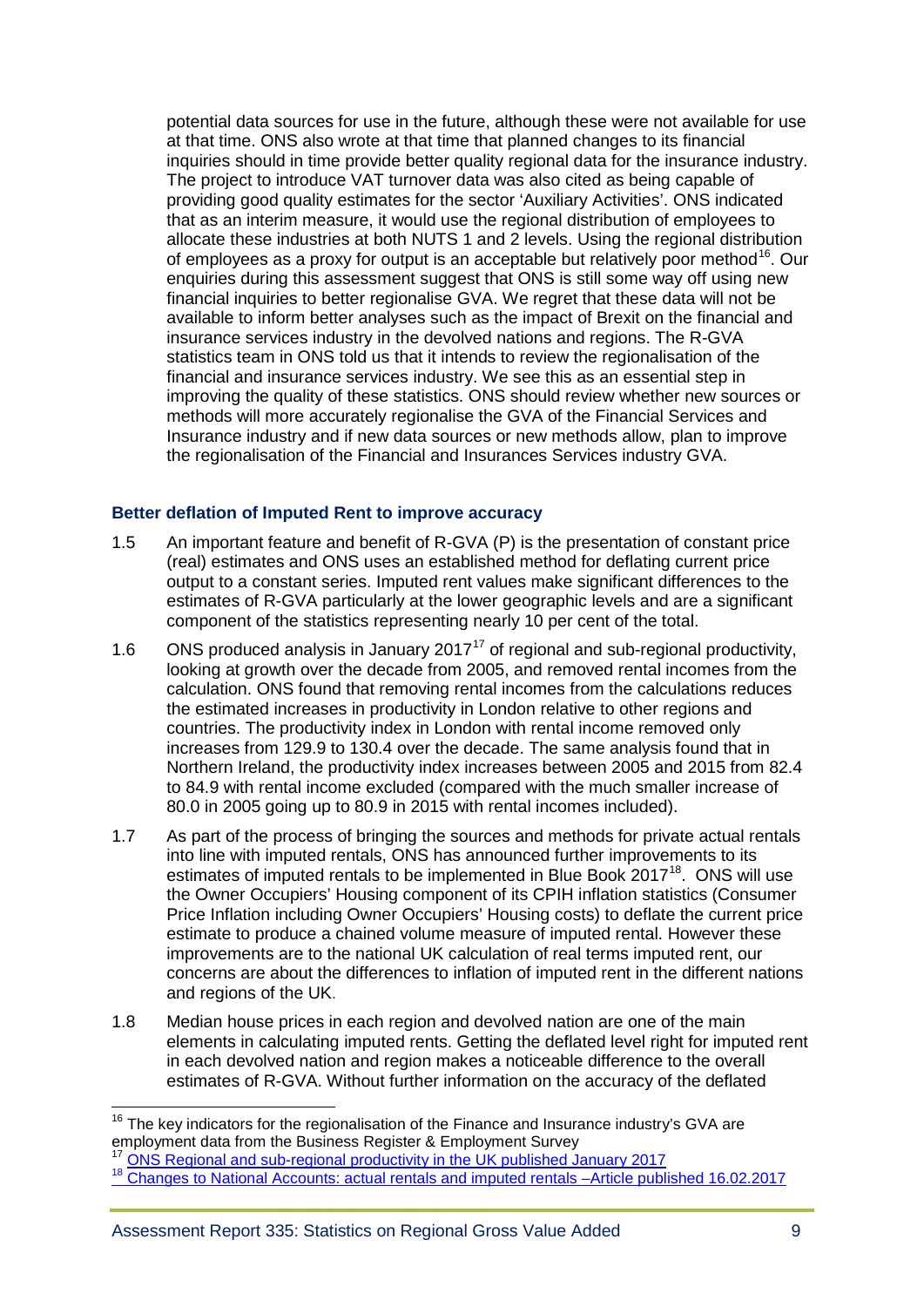regional imputed rents, there might be a perception of a bias in the R-GVA estimates. The perception maybe an upward bias for regions with higher increases in house prices such as in London, the South East and the East of England and a downward bias in R-GVA for regions with relatively low increases in house prices.

1.9 From our initial analysis, ONS's current established deflation method for the components of R-GVA (P) does not appear to deal effectively with movements in median house prices for the different regions (See Figure 1 below).

|                             | <b>R-GVA Deflators for Real</b><br><b>Estate industry 2014</b> | <b>ONS House Price Index</b><br>changes 2014 |
|-----------------------------|----------------------------------------------------------------|----------------------------------------------|
| <b>North East</b>           | 104.4                                                          | 102.2                                        |
| North West                  | 104.5                                                          | 104.1                                        |
| Yorkshire and<br>The Humber | 104.9                                                          | 104.4                                        |
| <b>East Midlands</b>        | 104.9                                                          | 105.5                                        |
| West Midlands               | 104.6                                                          | 105.4                                        |
| East England                | 104.9                                                          | 109.6                                        |
| London                      | 104.2                                                          | 114.4                                        |
| South East                  | 105.0                                                          | 110.6                                        |
| South West                  | 105.0                                                          | 106.5                                        |
| Wales                       | 104.9                                                          | 105.7                                        |
| Scotland                    | 104.6                                                          | 114.6                                        |
| Northern Ireland            | 104.3                                                          | 107.5                                        |

#### **Figure 1 Comparison of the Deflators in R-GVA (P) for Real Estate Industry with ONS House Price Index movements for each Devolved Nation and English region 2014 (2013=100**)

Source: ONS Regional GVA (production approach) Data Tables for 2014 and UK House Price Index from the HM Land Registry<sup>[19](#page-9-0)</sup>

1.10 ONS should examine whether the deflation methodology it uses in the R-GVA (P) statistics adequately accounts for differences in price movements between the devolved nations and regions. ONS should review whether the current method for deflating regional estimates of regional imputed rent is robust. If it concludes that the method is not robust, ONS should plan to introduce a better method.

#### **Using revisions analysis as part of improving reliability**

1.11 The R-GVA statistics team splits out in *R-GVA (I)* revisions due to national estimates, although it could be clearer that these are mainly due to methods changes in the National Accounts, and revisions due to other regional dataset changes. Revisions due to methods changes in the National Accounts have generally higher levels of change compared to changes to the regional datasets. We acknowledge ONS's good practice in providing information on the causes of revision and in making available

<span id="page-9-0"></span><sup>&</sup>lt;sup>19</sup> [House Price Index for the UK from HM Land Registry Public Data](http://landregistry.data.gov.uk/app/ukhpi/explore)  $\overline{a}$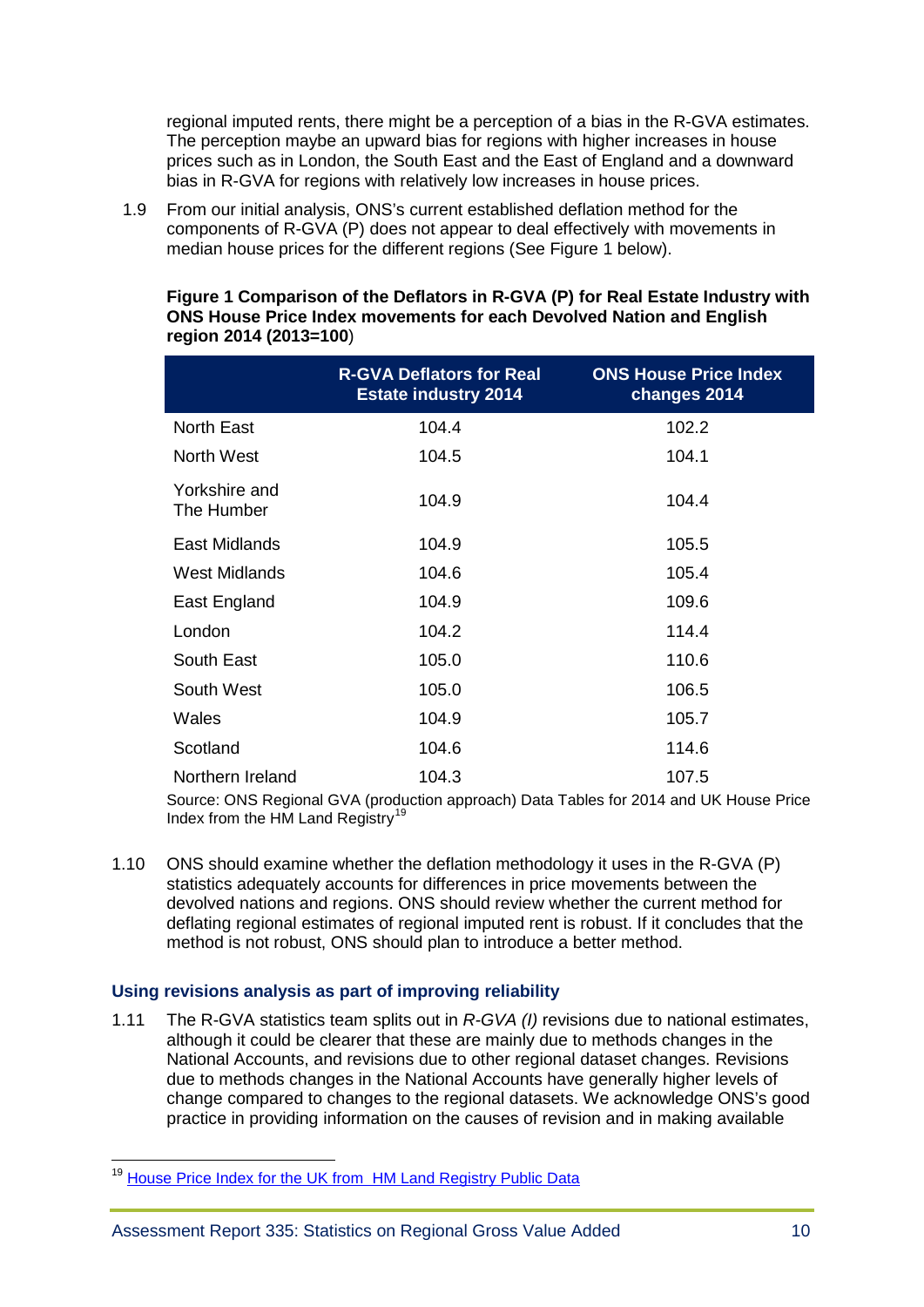data on the latest five years of revisions to R-GVA (I). ONS does not currently present revisions analysis in R-GVA (P) and we found no links to revisions data for R-GVA (P) on the relevant webpages.

1.12 Revisions are an essential part of the process of providing policymakers with the most reliable picture of economic activity available at a point in time. Statistics producers should convey to users that the revisions they make add information rather than confuse by providing random changes in official estimates. ONS could be clearer about whether the revisions to estimates give clear new valuable information. We present an examination of the mean average revisions to growth rates based on ONS data over one, three and five years in Figure 2 below.

| <b>Regions</b>            | 1 year $(\%)$ | 3 year (%) | 5 year (%) |  |
|---------------------------|---------------|------------|------------|--|
| North East                | $-0.3$        | $-0.3$     | $-0.8$     |  |
| <b>North West</b>         | 0.4           | 0.0        | $-0.3$     |  |
| Yorkshire & Humber        | $-0.9$        | $-0.2$     | $-0.4$     |  |
| East Midlands             | 0.5           | 0.1        | $-0.2$     |  |
| <b>West Midlands</b>      | 1.7           | 0.4        | $-0.1$     |  |
| East England              | 0.0           | 0.4        | $-0.3$     |  |
| London                    | 0.9           | 0.0        | $-0.7$     |  |
| South East                | 0.7           | 0.0        | $-0.5$     |  |
| South West                | 1.0           | 0.1        | $-0.4$     |  |
| Wales                     | $-0.5$        | 0.2        | $-0.3$     |  |
| Scotland                  | 0.4           | 0.0        | $-0.3$     |  |
| Northern Ireland          | $-0.6$        | 0.0        | $-0.5$     |  |
| Extra-Regio <sup>20</sup> | $-4.4$        | $-1.5$     | $-2.0$     |  |

#### **Figure 2 Analysis of the mean average revisions to R-GVA (I) growth rates over 1 year, 3 years and 5 years.**

Source: ONS Revisions Triangles for R-GVA (I) $^{21}$  $^{21}$  $^{21}$  and the regulatory team's calculations of averages (all to one decimal point)

#### **Table 1: Quality detailed findings and requirements**

| <b>Finding</b>                                                                                                                                                       | <b>Examples</b>                                                                                                                                                                                                                                                                | <b>Requirement</b>                                                                                                                                                                   |
|----------------------------------------------------------------------------------------------------------------------------------------------------------------------|--------------------------------------------------------------------------------------------------------------------------------------------------------------------------------------------------------------------------------------------------------------------------------|--------------------------------------------------------------------------------------------------------------------------------------------------------------------------------------|
| Source data for the<br>Mixed Income<br>component of R-<br>GVA (I) poses a<br>medium risk to<br>quality. More<br>effective quality<br>assurance could<br>lead to more | • In 2015, the Statistics<br>Authority concluded "the<br>lack of robust and timely<br>statistics on income<br>relating to self-<br>employment is a serious<br>shortcoming in official<br>statistics. Without this, the<br>picture of the labour<br>market is only partial, and | ONS should plan to<br>put in place enhanced<br>quality assurance of<br>the regionalisation of<br>HMRC source data in<br>estimates of regional<br>Mixed Income, by 31<br>October 2017 |

<span id="page-10-1"></span><span id="page-10-0"></span> $^{20}$  There is a thirteenth region in Regional Accounts (in addition to the 3 Devolved Nations and 9 English regions) known as 'Extra-Regio' which accounts for economic activity that cannot be assigned to any specific region. For the UK this consists mainly of the activities of UK embassies and forces overseas along with the elements relating to activities taking place on the continental shelf.<br><sup>21</sup> [ONS Revision Triangles for Regional GVA](https://www.ons.gov.uk/file?uri=/economy/grossvalueaddedgva/datasets/regionalgrossvalueaddedincomeapproach/current/gvarevisionstriangles.xls)  $\overline{a}$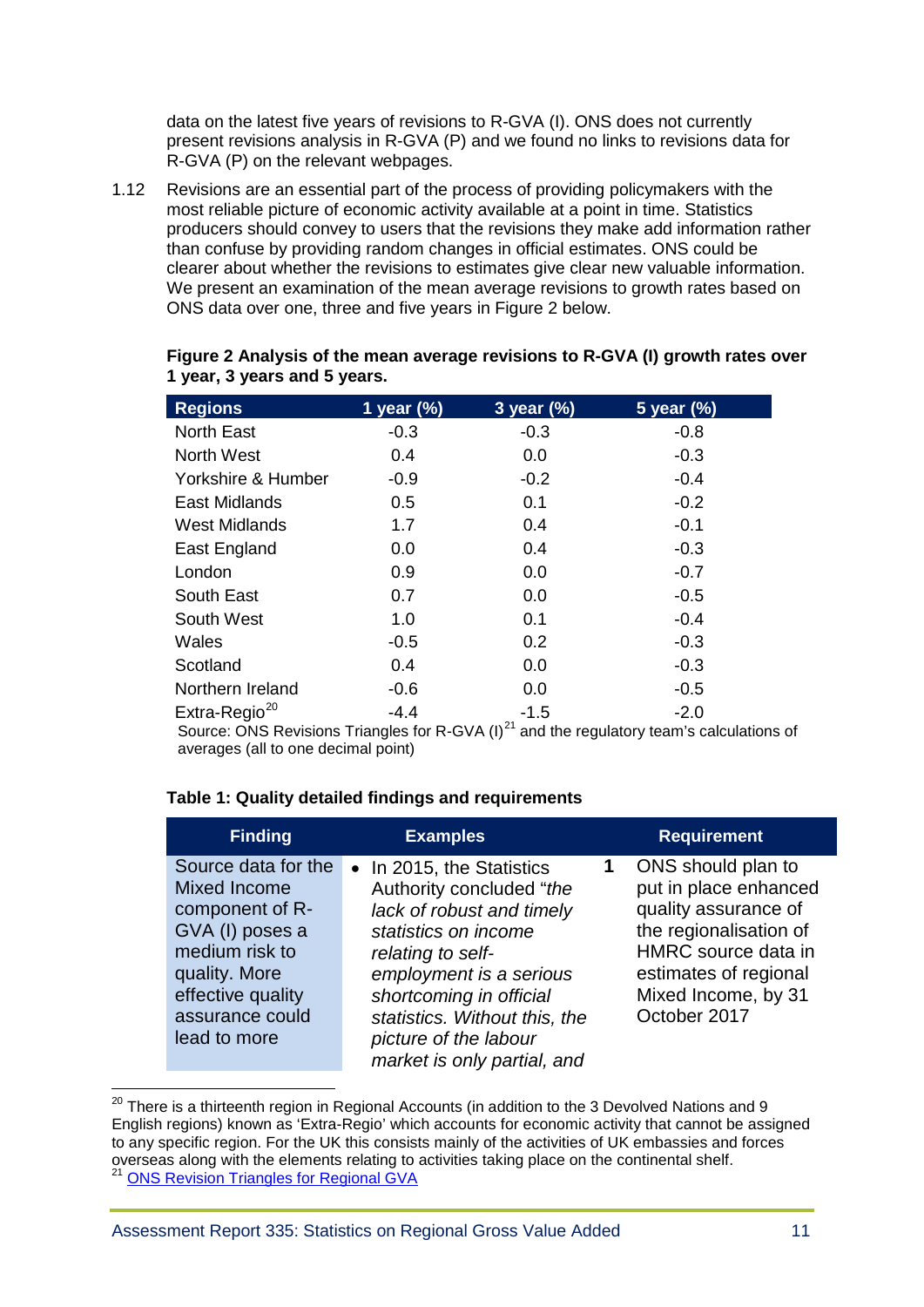| reliable statistics                                                                                                                                                                                                                         | does not reflect the extent<br>of the changing<br>composition of the<br>employment in the UK". <sup>22</sup>                                                                                                                                                                                                                                                                                                                                                                                    |              |                                                                                                                                                                                                                                                                                                                                                                                        |
|---------------------------------------------------------------------------------------------------------------------------------------------------------------------------------------------------------------------------------------------|-------------------------------------------------------------------------------------------------------------------------------------------------------------------------------------------------------------------------------------------------------------------------------------------------------------------------------------------------------------------------------------------------------------------------------------------------------------------------------------------------|--------------|----------------------------------------------------------------------------------------------------------------------------------------------------------------------------------------------------------------------------------------------------------------------------------------------------------------------------------------------------------------------------------------|
| The method for<br>regionalising the<br><b>GVA in the Financial</b><br>Services and<br>Insurance industry<br>may not be<br>sufficiently robust<br>and may be<br>significantly<br>misallocating R-GVA<br>to the UK's regions<br>and countries | In 2014, ONS confirmed<br>٠<br>there were issues in the<br>coverage of financial and<br>insurance services<br>enterprises with regard to<br>the classification of<br>business in this industry <sup>23</sup><br><b>Measured financial services</b><br>output in the UK almost<br>doubled between 1997 and<br>2000, but there was barely<br>any growth in that industry's<br>employment. There is<br>speculation that the National<br>Accounts overstated the<br>industry's output <sup>24</sup> | $\mathbf{2}$ | <b>ONS</b> should:<br>a) Review whether<br>new data sources<br>or methods will<br>more accurately<br>regionalise<br><b>Financial Services</b><br>and Insurance<br>industry GVA, by<br>31 March 2018<br>b) If new data sources<br>or new methods<br>allow, plan to<br>improve the<br>regionalisation of<br>Financial and<br>Insurances<br>Services industry<br>GVA, by 31 March<br>2018 |
| The method for                                                                                                                                                                                                                              | In 2014 ONS's House Price<br>$\bullet$                                                                                                                                                                                                                                                                                                                                                                                                                                                          | 3            | <b>ONS</b> should:                                                                                                                                                                                                                                                                                                                                                                     |
| deflating imputed<br>rent may not<br>sufficiently reflect<br>average price<br>movements between<br>the regions resulting<br>in bias in the<br>statistics<br>the highest                                                                     | Index <sup>25</sup> displayed a range of<br>values from 102.2 for one<br>region to 114.4 for another<br>while the R-GVA (P)<br>deflators for the real estate<br>industry ranged from 104.2<br>for the lowest to 105.0 for                                                                                                                                                                                                                                                                       |              | a) Review whether the<br>current method for<br>deflating regional<br>estimates of<br>regional imputed<br>rent is robust, by 31<br>October 2017                                                                                                                                                                                                                                         |
|                                                                                                                                                                                                                                             |                                                                                                                                                                                                                                                                                                                                                                                                                                                                                                 |              | b) Document the<br>impact on R-GVA<br>statistics once this<br>has been<br>established, by 31<br>March 2018                                                                                                                                                                                                                                                                             |
|                                                                                                                                                                                                                                             |                                                                                                                                                                                                                                                                                                                                                                                                                                                                                                 |              | c) If the review<br>determines that the<br>method is not                                                                                                                                                                                                                                                                                                                               |

 $\overline{a}$ 

robust, ONS should

<span id="page-11-0"></span><sup>&</sup>lt;sup>22</sup> UK Statistics Authority report on the Coherence and Accessibility of Statistics on Income and [Earnings February 2015](https://www.statisticsauthority.gov.uk/publication/the-coherence-and-accessibility-of-official-statistics-on-income-and-earnings/)<br>
<sup>23</sup> ONS Financial and Insurances Services Industry review 2016 Part 1 report

<span id="page-11-2"></span><span id="page-11-1"></span><sup>24</sup> Haldane, A, Brennan, S and Madouros, V (2010), 'What is the contribution of the financial sector: miracle or mirage?', Chapter 2 of *The future of finance: the LSE report <https://harr123et.files.wordpress.com/2010/07/futureoffinance5.pdf>*

<span id="page-11-3"></span><sup>&</sup>lt;sup>25</sup> [ONS House Price Index UK](https://www.ons.gov.uk/economy/inflationandpriceindices/bulletins/housepriceindex/apr2017)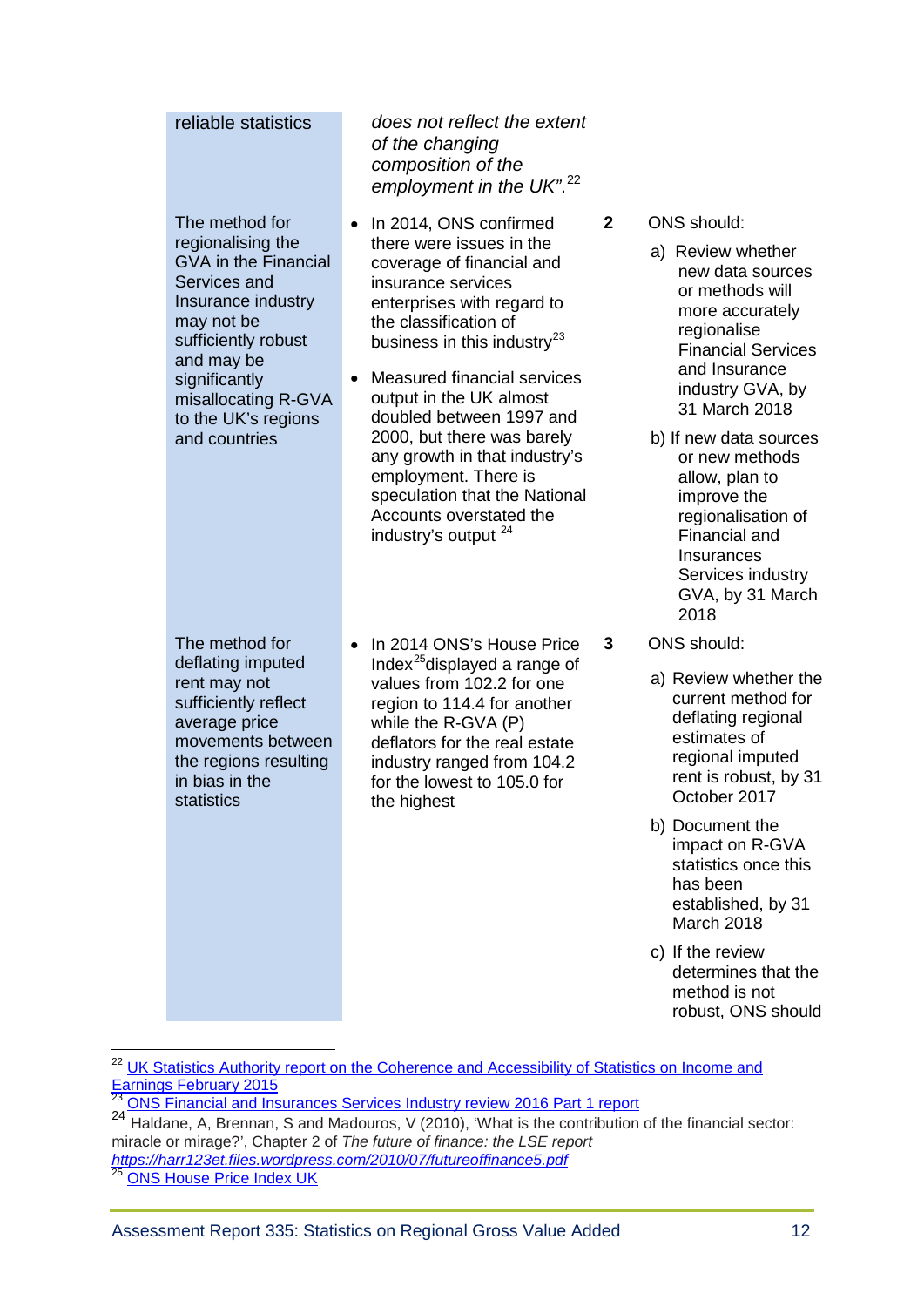ONS could better explain the nature and reasons for the volatility of certain estimates of R-GVA and clarify whether revisions to datasets add valuable new information

- Mean average revisions to West Midlands 2014 R-GVA (I) growth carried out in 2016 reported a downwards revision of 1.7 per cent however over five years revisions averaged downwards by 0.1 per cent. How much should analysts build in to forecasts due to new valuable information?
- Revisions to Extra-Regio GVA can be volatile and revised markedly

plan to introduce a better method which is published and the implementation has begun, by 31 March 2018

- **4** ONS should:
	- a) Publish revisions triangles for R-GVA (P), by 31 October 2017
	- b) Better convey whether revisions have provided more news than noise and which estimates display significant volatility, by 31 October 2017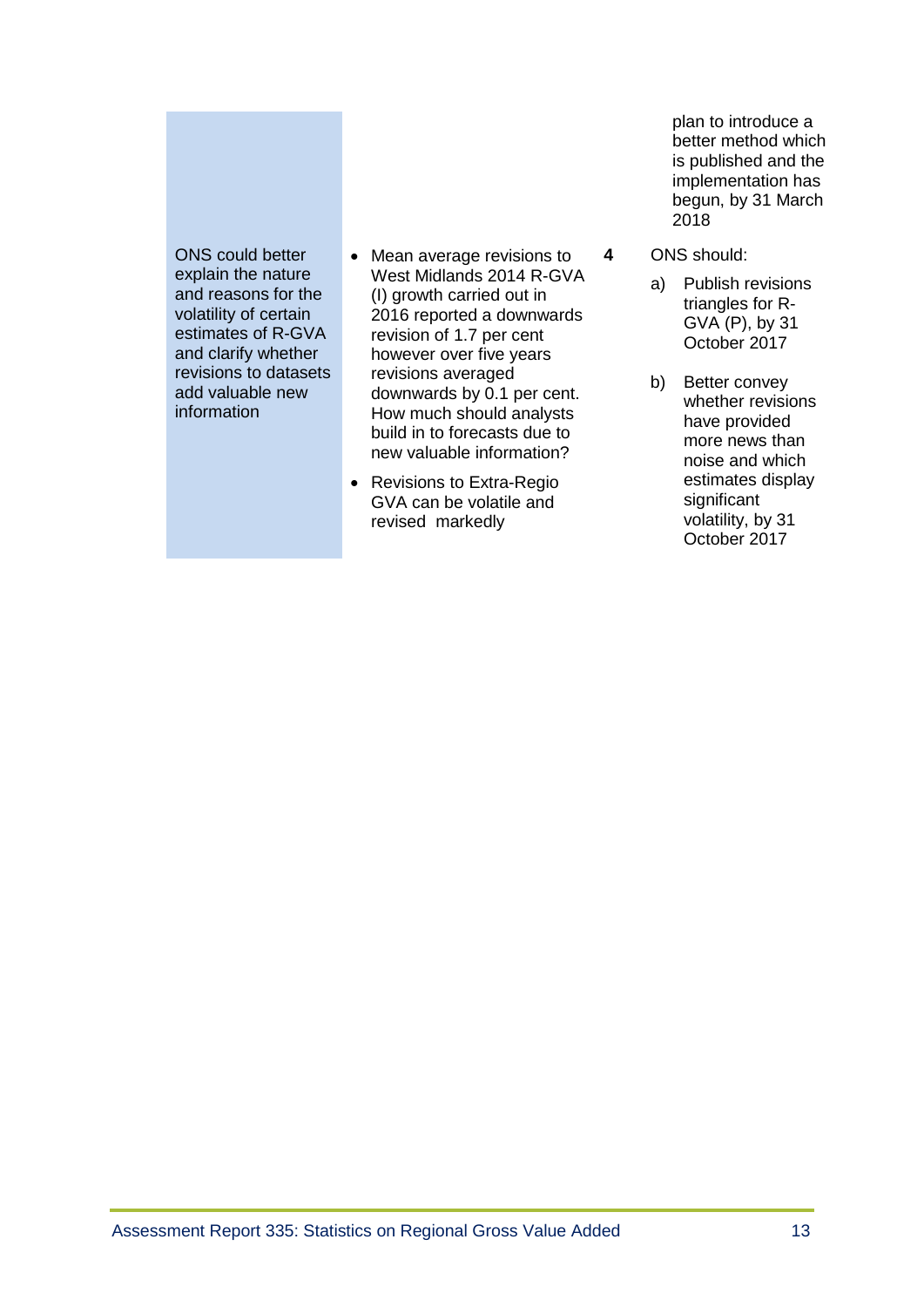# <span id="page-13-0"></span>**[Chapter 2: Public value](#page-7-0)**

### **Introduction**

2.1 Value means that the statistics and other information are not just a collection of numbers but provide insight, generating understanding and helping users answer key questions. Official Statistics should serve the public good; without being accessible or timely, statistics fail to add as much public value as they might otherwise.

# Users' Perspective

- 2.2 As part of this assessment, we asked for views about the R-GVA statistics from a variety of users including policymakers, other statisticians in the UK nations and regions, academics, analysts, economists, and think tanks (see Annex 3 for a breakdown of the users we spoke to). We have represented users' and other stakeholders' views throughout the report and took account of them in forming our Requirements.
- 2.3 Users told us that the R-GVA statistics offer many of the features and benefits they want, such as the statistics:
	- break down to established low-level geographies and components
	- present reasonably long time series
	- are comparable with other European and international cities
	- use industries rather than products
	- are subject to rigorous quality assurance
	- are openly accessible and easily found on ONS's website
- 2.4 Users told us they found the statistics to be very helpful because they answer their big questions for example:
	- how much is this region growing compared to the average or against another region?
	- are the shares of economic growth changing in favour of any one or group of regions?
	- when the size of a region (in population terms) is taken into account, how does the population compare with the average or any one or group of regions?
- 2.5 Some users were concerned about apportioning GVA to regions where there is relatively sparse source data about an industry (for example around financial and insurance services) and where the quality of the Business Register data may be questionable. We found users to have been reluctant to adopt the R-GVA (P) measures widely, where they cited their experimental status as putting them off using them. Early indications from users we spoke to about the new Balanced Estimates suggest that a number welcome the prospect of these new estimates. R-GVA (P) statistics are necessary to calculate the Balanced Estimates and ONS intends that the Balanced Estimates will become the main R-GVA statistics. Timeliness of the data is a widespread user concern, although some users expressed their preference for greater industry detail over greater timeliness.
- 2.6 We talked to a few people who we expected would be users of the statistics but in fact do not use the statistics or have very little use for them. While appreciating and recognising ONS's efforts to the improve UK regional statistics they were sceptical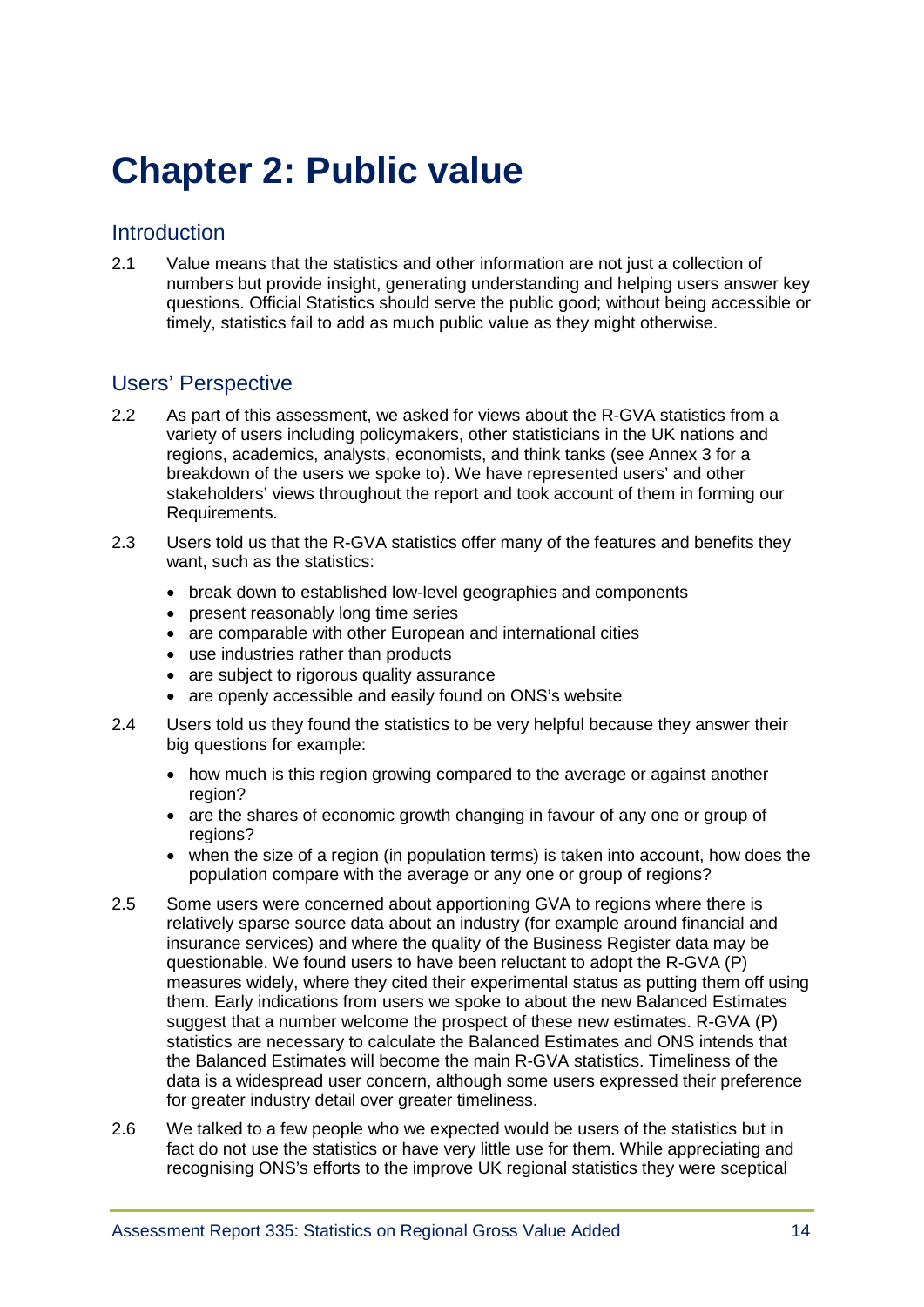about the availability and quality of statistics on UK nations, regions and city-regions particularly when compared with many other advanced economies. Some users we spoke to are concerned about the degree to which ONS bases estimates on largely modelled rather than mainly observed data.

# **Findings**

#### **Exploiting local expertise, advice and support**

- 2.7 Our evidence is that local analysts with a good appreciation of the statistics and the economic context in the particular regions within which they work, have used the R-GVA statistics to produce high value analysis alongside co-located ONS statisticians. We saw examples of such collaboration in the Greater London Authority (GLA), which has ONS statisticians working with their analysts. ONS funds those statisticians permanently based with the GLA. Another example of collaboration includes one of the devolved nations where academics have greatly appreciated the assistance of the devolved nation's statistical team and considered themselves further enlightened when analysing R-GVA statistics. We found that R-GVA statistics appeared to be used less widely by analysts and researchers in regions and subregions where there appeared to be infrequent engagement with ONS.
- 2.8 We commend ONS for recognising the importance of collaborations with local analysts and establishing a team within GLA. We are firmly of the view that ONS should examine whether further opportunities exist for even greater use of this initiative with new sub-regions (particularly newly established city-regions such as Manchester).

#### **Providing greater industrial detail**

2.9 We noted during the assessment that a number of users told us that they would like greater industry detail for the regions than currently produced. The current level of detail is one-digit Standard Industrial Classification (SIC)  $2007<sup>26</sup>$  $2007<sup>26</sup>$  $2007<sup>26</sup>$  level with the exception of manufacturing which goes down to two-digit SIC 2007 level. ONS has confirmed in its Economic Statistics and Analysis Strategy<sup>[27](#page-14-1)</sup> that the new balanced estimates will underpin the dissemination of greater industrial detail for all sectors (two-digit SIC 2007 level) at country, regional (NUTS1) and sub-regional (NUTS2) levels in both nominal and real terms. We commend ONS for its endeavours to meet these users' needs.

#### **Enhancing users' confidence in modelling methods**

2.10 ONS bases the apportionment of GVA from the Annual Business Survey<sup>[28](#page-14-2)</sup> (ABS) on the distribution of employment (as recorded on the Inter- Departmental Business Register (IDBR)<sup>[29](#page-14-3)</sup>) amongst local units that belong to each reporting unit<sup>[30](#page-14-4)</sup>. The method makes use of weights derived from a regression model fitted to returns for reporting units to model the GVA of local units. Christopher Allsopp, in his review of the Statistics of Economic Policymaking in  $2004<sup>31</sup>$  $2004<sup>31</sup>$  $2004<sup>31</sup>$  concluded:

<sup>&</sup>lt;sup>26</sup> [UK Standard Industrial Classification 2007](https://www.ons.gov.uk/methodology/classificationsandstandards/ukstandardindustrialclassificationofeconomicactivities/uksic2007)  $\overline{a}$ 

<span id="page-14-2"></span>

<span id="page-14-4"></span><span id="page-14-3"></span>

<span id="page-14-1"></span><span id="page-14-0"></span><sup>&</sup>lt;sup>27</sup> [ONS Economic Statistics and Analysis Strategy](https://www.ons.gov.uk/methodology/classificationsandstandards/economicstatisticsclassifications/economicstatisticsandanalysisstrategy)<br><sup>28</sup> [ONS Annual Business Survey UK non-financial business economy statistics](https://www.ons.gov.uk/businessindustryandtrade/business/businessservices/bulletins/uknonfinancialbusinesseconomy/2015revisedresults)<br><sup>29</sup> [ONS Inter-Departmental Business Register \(IDBR\)](https://www.ons.gov.uk/aboutus/whatwedo/paidservices/interdepartmentalbusinessregisteridbr)<br><sup>30</sup> Reporting Units can cover the enterp units (called local units), for example, the head office for a group of shops

<span id="page-14-5"></span><sup>&</sup>lt;sup>31</sup> [Christopher Allsopp's review of the Statistics for Economic Policymaking](http://webarchive.nationalarchives.gov.uk/+/http:/www.hm-treasury.gov.uk/media/8/8/allsopp_final_ch1to3_384.pdf)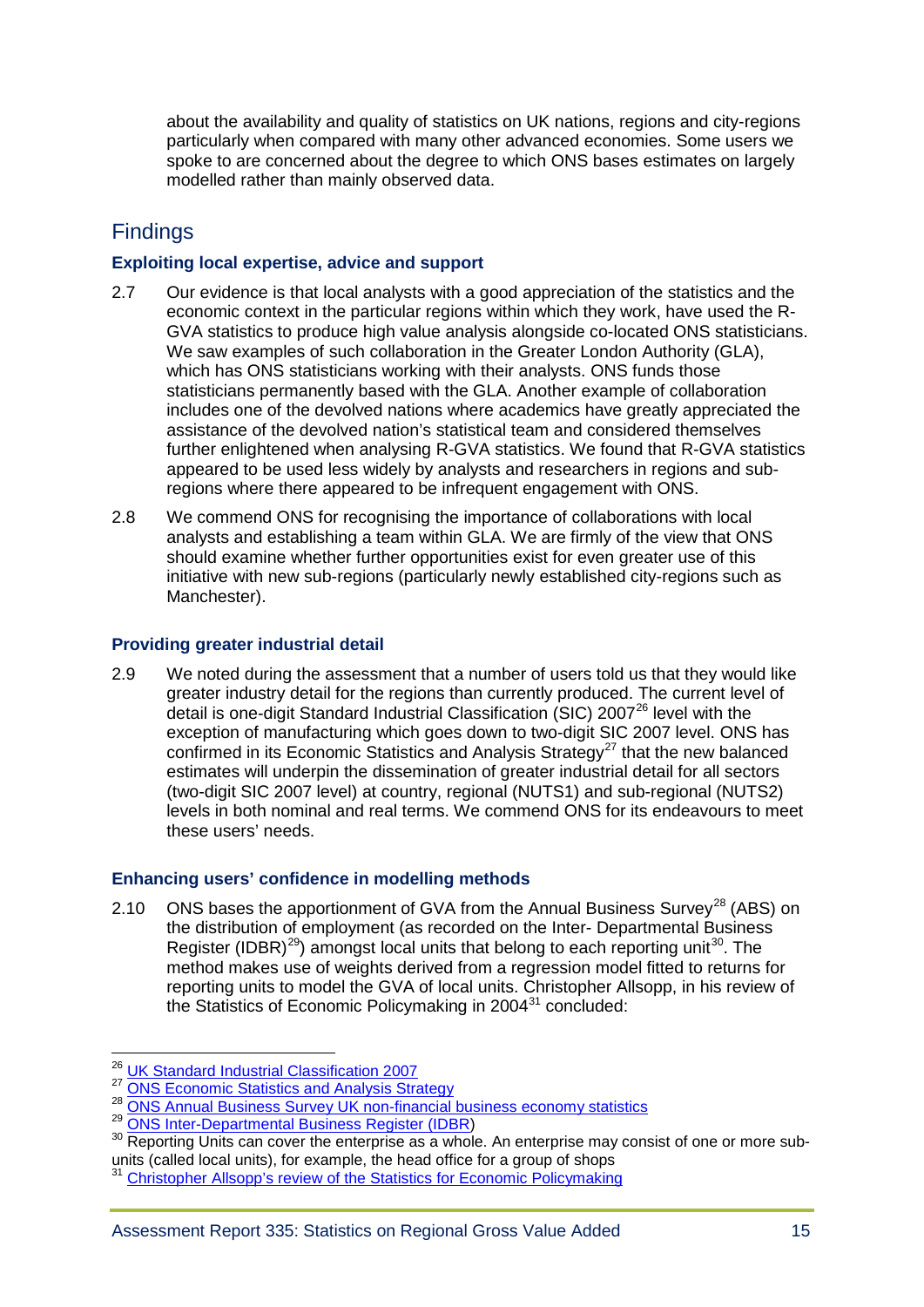- this methodology [for apportionment] appeared to be a significant source of volatility and uncertainty in the estimates of R-GVA
- ONS should, as a matter of priority review the methodology for apportioning reporting unit returns to regions

Some comments made to us during this assessment seem to suggest that concerns about modelling as expressed in the Allsopp Report remain as long-standing concerns.

- 2.11 The Bean Review of Economic Statistics<sup>[32](#page-15-0)</sup> pointed out that, in principle, statisticians could design better-quality sub-regional estimates by greatly increasing the quantity of information collected at a very fine spatial level. However, this would be costly not only for ONS but also for survey respondents. Survey sample sizes often become too small to provide reliable estimates for small areas. HMRC VAT data can provide near-census information for over 1.8 million businesses where statisticians can deduce their location from their postal address. It has taken ONS considerable time to overcome the data challenges posed in introducing this vast new data source into the national and thereafter the regional accounts. ONS has set the details out in a series of articles since  $2014^{33}$  $2014^{33}$  $2014^{33}$  and built systems for its different compiler teams to be able to use the HMRC VAT data. We understand that ONS are due to introduce these data into National Accounts late in 2017 and into Regional Accounts in 2018 or in 2019. ONS aims to make use of these data to apportion estimates down to workplace zones or census output areas, from which users can build their own specified areas. In the meantime, ONS told us that modelling of low-level subregional GVA from the data reported by businesses at reporting unit level is the only viable method available.
- 2.12 Given that some users seek a higher level of confidence in modelled sub-regional GVA estimates, ONS should clearly explain to users the impacts of modelling and imputation on estimates of R-GVA.

#### **Better timeliness**

2.13 Many R-GVA users told us that the lack of timeliness of the statistics is a severe limitation. ONS publishes R-GVA (I) around 12 months after the reference period and R-GVA (P) around 24 months after the reference period. The delivery schedules for source data for R-GVA statistics make it very unlikely that ONS can publish R-GVA statistics more quickly than it does currently. However, ONS should continue to investigate with data suppliers whether they can make data available to the same quality more quickly and examine whether more-timely alternative data sources are available. Figures 3 and 4 provide information on the R-GVA (I) and (P) data sources and the date of delivery to the statisticians. For further information on how the date sources are used, please refer to Annex 2 of this report.

| Data source                                   | Delivery of data due |
|-----------------------------------------------|----------------------|
| <b>Annual Business Survey (ABS)</b>           | Mid May              |
| Labour Force Survey (LFS)                     | Mid June             |
| Annual Survey of Hours and Earnings<br>(ASHE) | Mid August           |
| <b>Business Register and Employment</b>       | Mid September        |

| Figure 3 R-GVA (I) data sources and delivery dates |  |  |
|----------------------------------------------------|--|--|
|----------------------------------------------------|--|--|

<span id="page-15-0"></span><sup>32</sup> Sir Charles Bean's Independent Review of Economic Statistics

<span id="page-15-1"></span>[ONS article on VAT Turnover: research analysis January 2014 to June 2016](https://www.ons.gov.uk/economy/grossdomesticproductgdp/articles/vatturnoverinitialresearchanalysisuk/january2014tomarch2016)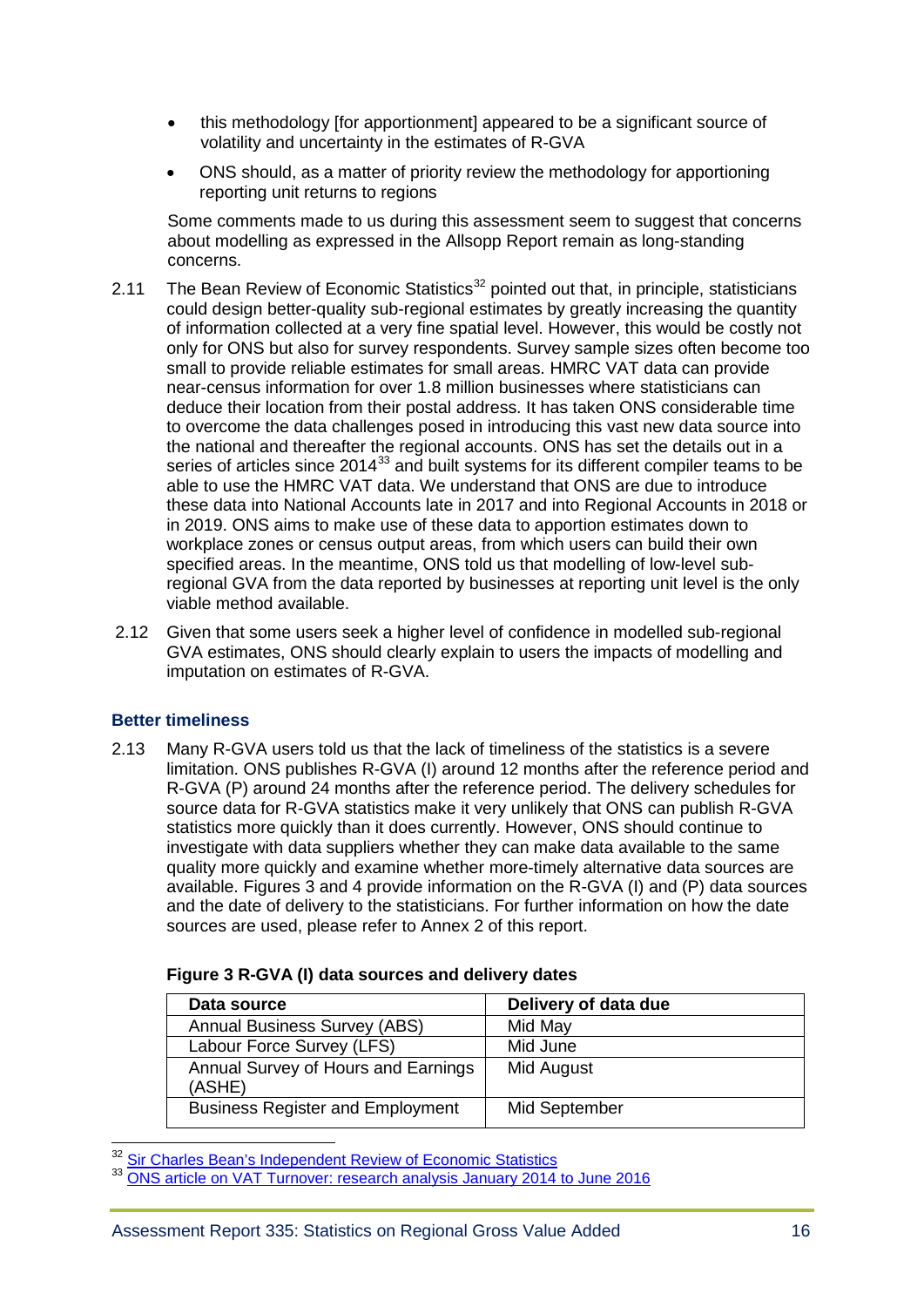| Survey<br>(BRES)                                                                                   |                             |
|----------------------------------------------------------------------------------------------------|-----------------------------|
| <b>Agricultural Accounts from</b><br>Department for Environment, Food<br>and Rural Affairs (DEFRA) | Mid October                 |
| Defence Analytical Systems and<br>Advice (DASA)                                                    | Mid October                 |
| Business, Energy and Industrial<br><b>Strategy Department (BEIS)</b>                               | Mid October                 |
| Self-Assessment income tax data                                                                    | <b>Early November</b><br>24 |

Source: ONS R-GVA (I) Quality and Methods Information<sup>[34](#page-16-0)</sup>

#### **Figure 4 R-GVA (P) data sources and delivery dates**

| Data source                                                                                                                                                 | Delivery of data due  |
|-------------------------------------------------------------------------------------------------------------------------------------------------------------|-----------------------|
| <b>Annual Business Survey (ABS)</b>                                                                                                                         | Mid May               |
| Annual Survey of Hours and Earnings<br>(ASHE)                                                                                                               | Mid August            |
| <b>Business Register and Employment</b><br>Survey (BRES)                                                                                                    | Mid September         |
| Labour Force Survey (LFS)                                                                                                                                   | Mid-September         |
| Agricultural Accounts from<br>Department for Environment, Food<br>and Rural Affairs (Defra)                                                                 | Mid October           |
| Regional estimates of bank and<br>building society fees and commission<br>and Financial Intermediation Services<br>Indirectly Measured (Bank of<br>England) | Late October          |
| Self-Assessment (Pay As You Earn<br>and Self-Assessment) Her Majesty's<br>Revenue and Customs (HMRC)                                                        | <b>Early November</b> |

Source: ONS R-GVA (Production) Quality and Methods Information<sup>[35](#page-16-1)</sup>

2.14 ONS aims to meet users' needs for quicker estimates of regional economic activity by producing quarterly measures of GDP for each of the nine English regions, GVA plus taxes less subsidies on products is equivalent to Gross Domestic Product (GDP). Some users we spoke to were unaware of ONS's plans to introduce these quarterly estimates. ONS plans to publish these measures just over three months after the relevant quarter. ONS expects the development of the data, methods and compilation systems to take until well into 2018, possibly early 2019 before the first regional quarterly estimates become available. This development goes some way to fulfilling a recommendation of the Allsopp Review of the Statistics of Economic Policymaking which was:

*"There should be a measure of annual regional GVA growth, based on short-term inquiries, that is more-timely than the ABI [Annual Business Inquiry] or income-based approaches"*

 $\overline{a}$ 

<span id="page-16-0"></span><sup>&</sup>lt;sup>34</sup> [ONS Regional GVA \(Income Approach\) Quality and Methods Information](https://www.ons.gov.uk/economy/grossvalueaddedgva/qmis/regionalgrossvalueaddedincomeapproachqmi)

<span id="page-16-1"></span>**[ONS R-GVA \(production approach\) Quality and Methods Information](https://www.ons.gov.uk/economy/grossvalueaddedgva/qmis/regionalgrossvalueaddedproductionapproachqmi)**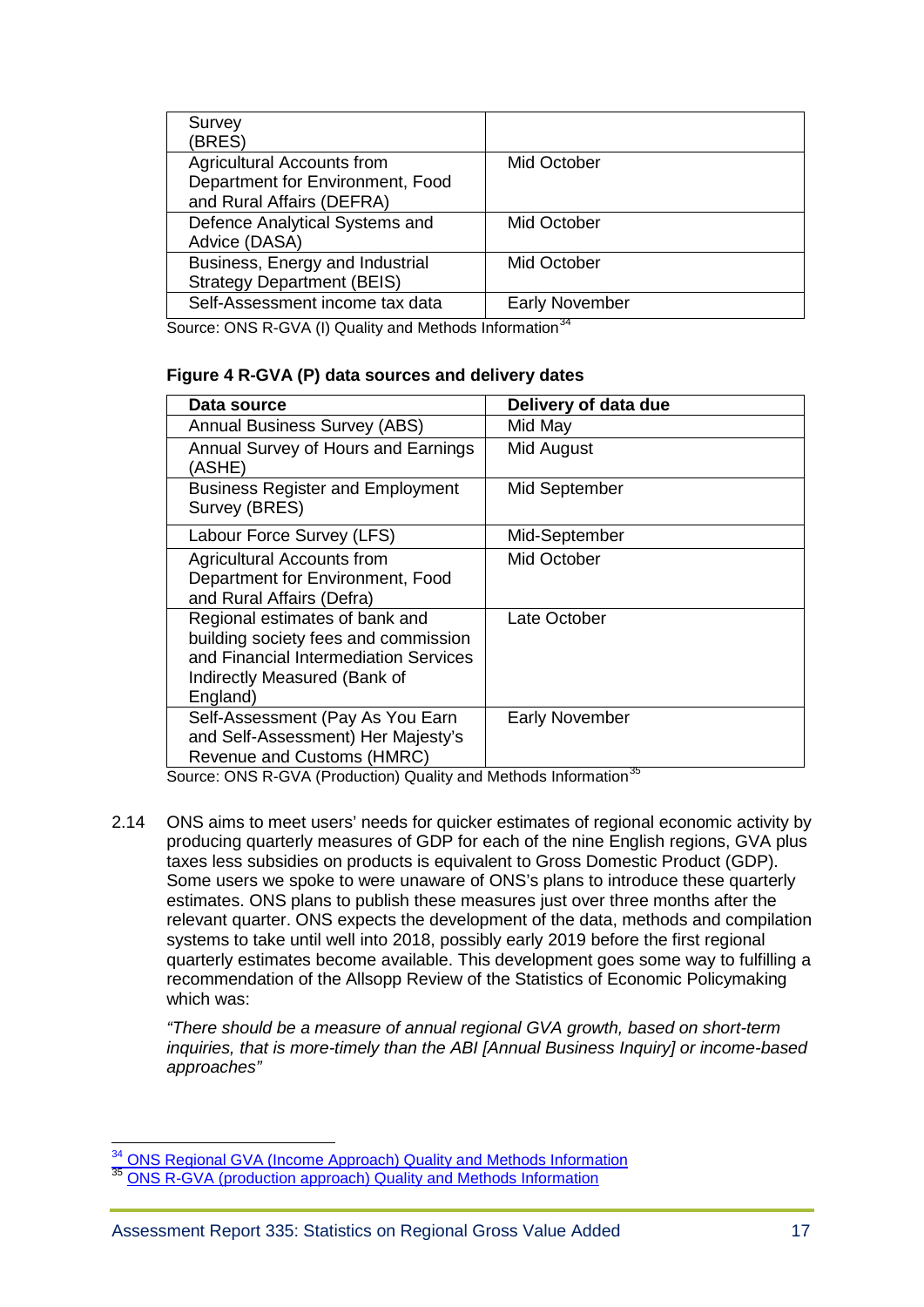2.15 We support the introduction of more timely Regional GDP statistics alongside annual detailed estimates.

#### **Better understanding of the regional and national economic context**

- 2.16 We noted in the January 2017 Regional Accounts Government Users Group (RAGUG) meeting that a stakeholder commented that the December 2016 R-GVA statistics did not receive much media coverage. The R-GVA statistical publications include useful ancillary information such as the future development plans for the statistics and links to other complementary publications. Some users told us that contextual information is valuable to help put the R-GVA statistics in perspective. In a release about regional and devolved nations' economies, it would be difficult for the R-GVA statistics team to provide sufficient context for each region and devolved nation. In some regions and devolved nations, Government users of R-GVA statistics can make supplemental contextual information to aid interpretation of the R-GVA statistics available to the media. Regional media outside London do not have existing bodies to go to for such contextual information.
- 2.17 Country and regional bodies can often help present a fuller picture for the media and interested parties than the statistical releases alone. For example, the primary narrative about which regions tend to have larger shares of GVA and which tend to have lower shares does not appear to change much year to year but there is little in the publications that help to put the figures into a context to aid interpretation of the relatively unchanging distribution. Recently, ONS has published new experimental statistics on country and regional public sector finances<sup>[36](#page-17-0)</sup> showing the regions with the larger shares (London, the South East and the East of England) with positive net fiscal balances $37$  and the other regions with progressively higher negative net fiscal balances. These country and regions public sector finance statistics and other new regional statistics that ONS is developing as part of its Economic Statistics and Analysis strategy present opportunities to provide more context to the R-GVA statistics. Potential exists for ONS to help provide contextual information for regional media. One of the activities of ONS's Sub-National Public Policy team is to provide regional profiles and secondary analysis. ONS should review with R-GVA Government users in the regions and devolved nations what contextual information they want to publish alongside these statistics and establish whether they require any support in preparing such information.

#### **Stakeholder engagement**

2.18 During the assessment, we noted ONS's commitment to produce statistics that meet the needs of devolution and we saw a good level of support from the devolved nations for this. ONS coordinates regular forums for users, for example, RAGUG and more recently the Devolved Economic Statistics Coordination Group. We noticed that the discussions at recent RAGUG meetings did not appear to address some views about the statistics that devolved nations' government users expressed to us. The forums offer ONS and the devolved nations' stakeholders, opportunities to review progress towards meeting users' different needs. ONS should review with users in the devolved nations their current development plans for the statistics and how to address better their different needs.

<span id="page-17-0"></span><sup>&</sup>lt;sup>36</sup> ONS Country and Regional Public Sector Finance Statistics released May 2017

<span id="page-17-1"></span><sup>&</sup>lt;sup>37</sup> The net fiscal balance is the difference between government revenues raised or attributed to a region and the government expenditure for the benefit of residents in the region.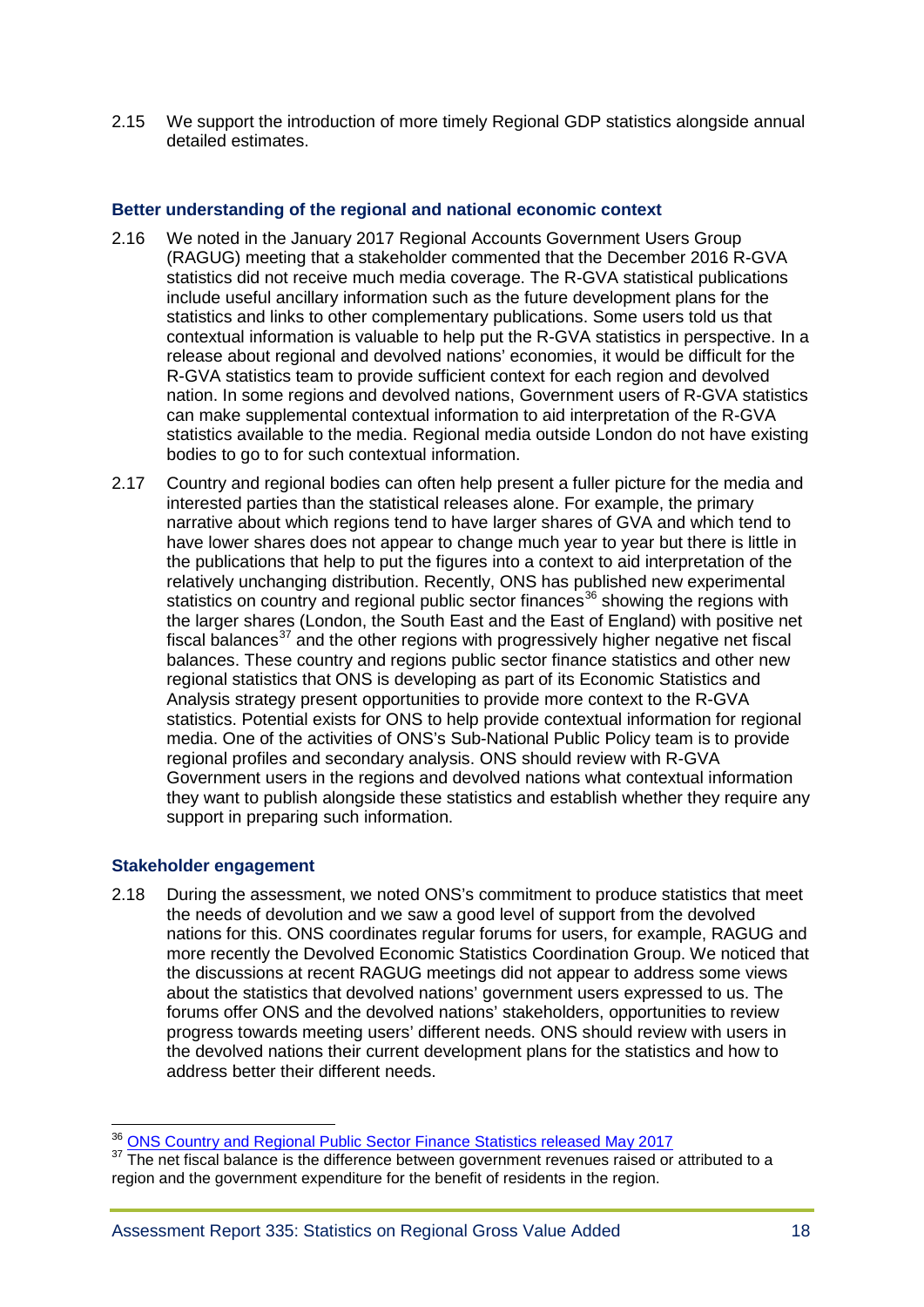| <b>Finding</b>                                                                                                                                                                                                        | <b>Examples</b>                                                                                                                                                                                                                                                                          |   | <b>Requirement</b>                                                                                                                                                                                                              |  |
|-----------------------------------------------------------------------------------------------------------------------------------------------------------------------------------------------------------------------|------------------------------------------------------------------------------------------------------------------------------------------------------------------------------------------------------------------------------------------------------------------------------------------|---|---------------------------------------------------------------------------------------------------------------------------------------------------------------------------------------------------------------------------------|--|
| The value of these<br>statistics can be<br>enhanced when<br>advice and assistance<br>of regionally-based<br><b>ONS</b> statisticians is<br>available to locally-<br>based analysts                                    | Research from the<br>$\bullet$<br>University of Ulster on<br>Understanding<br>Productivity in Northern<br>Ireland $38$<br><b>Research from GLA</b><br>$\bullet$<br>Economics on regional,<br>sub-regional and local<br>GVA in London <sup>39</sup>                                       | 5 | ONS should examine<br>whether opportunities<br>exist for even greater<br>use of the ONS regional<br>statisticians initiative<br>with newly established<br>sub-regions (particularly<br>new city-regions), by 31<br>October 2017 |  |
| ONS can improve<br>confidence in R-GVA<br>estimates by better<br>explaining the impact                                                                                                                                | A statistics user told us<br>"people think they are<br>looking at data but it's<br>purely modelled"                                                                                                                                                                                      | 6 | ONS should clearly<br>explain to users the<br>impacts of modelling<br>and imputation on                                                                                                                                         |  |
| of modelling and<br>imputation                                                                                                                                                                                        | The Allsopp Review<br>$\bullet$<br>suggested that the<br>preparation of case<br>studies of some of the<br>largest enterprises might<br>bolster confidence in the<br>method of allocating the<br>returns of large<br>enterprises according to<br>the observed behaviour<br>of small firms |   | estimates of R-GVA, by<br>31 March 2018                                                                                                                                                                                         |  |
| <b>Timeliness of R-GVA</b>                                                                                                                                                                                            | ONS aims to publish                                                                                                                                                                                                                                                                      | 7 | <b>ONS</b> should:                                                                                                                                                                                                              |  |
| estimates matters<br>greatly to users.<br>Presenting quarterly<br>estimates of Regional<br>GDP will enhance the<br>value of these<br>statistics. Some users<br>remain unaware of<br>ONS's plans to<br>publish quicker | <b>Regional Quarterly GDP</b><br>estimates $~100$ days<br>after the end of the<br>quarter compared with<br>annual Regional GVA<br>estimates nearly 12<br>months after the end of<br>the reference year                                                                                   |   | a)<br>Demonstrate by 31<br>March 2018 that<br>the work to produce<br>regional quarterly<br>estimates of GDP<br>remains on track<br>for introduction in<br>late 2018 or early<br>2019                                            |  |
| estimates                                                                                                                                                                                                             |                                                                                                                                                                                                                                                                                          |   | Communicate more<br>b)<br>widely its plans to<br>make available<br>regional quarterly<br>estimates, by 31<br>October 2017                                                                                                       |  |

**Table 2: Value detailed findings and requirements**

<span id="page-18-1"></span><span id="page-18-0"></span><sup>&</sup>lt;sup>38</sup> [Understanding Productivity in Northern Ireland from Ulster University's Economic Policy Centre](https://www.ulster.ac.uk/__data/assets/pdf_file/0008/118385/Understanding_productivity_in_Northern_Ireland_27_September_2016.pdf)<br><sup>39</sup> Regional, sub-regional and local gross value added estimates for London 1997 to 2014 Gordon [Douglass GLA Economics Current Issues # 46 March 2016](https://www.london.gov.uk/sites/default/files/current_issues_note_46.pdf)  $\overline{a}$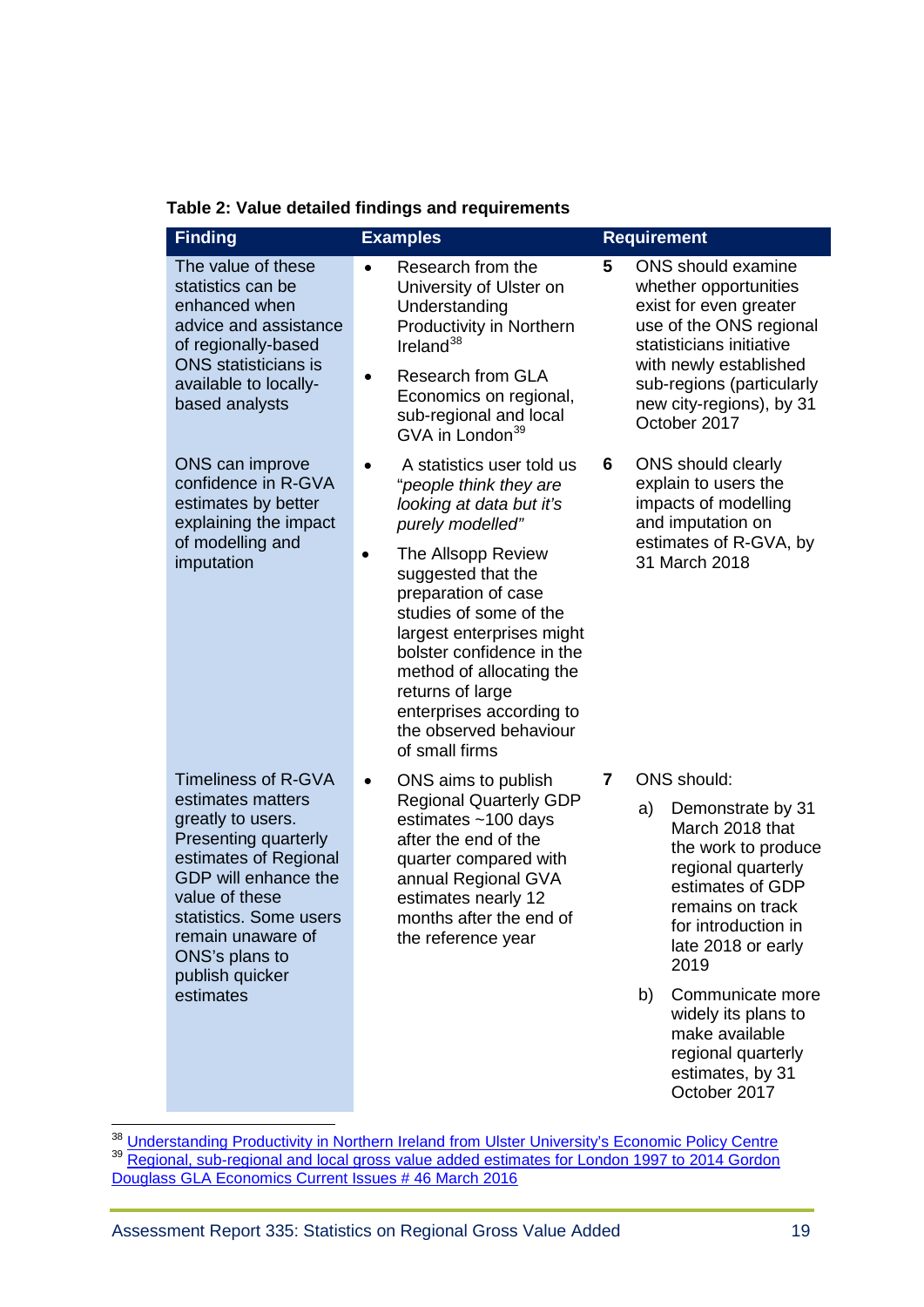Better regional and national contextual information released alongside the R-GVA statistics can improve interpretation of the statistics

Some government users in devolved nations told us that more might be done to address their needs from these statistics

• R-GVA per head influenced by the level of dependent population $40$ and commuting patterns, both vary region-toregion

Examples include:

- adopting better methods of apportionment
- NUTS 2 level data has limited user appeal
- reviewing the process of allocating GVA to Extra-Regio
- **8** ONS should explore with Government users what contextual information they want to publish alongside these statistics, by 31 October 2017
- **9** ONS should review with government users its current development plan for the R-GVA statistics and how to address better their different needs, by 31 October 2017

<span id="page-19-0"></span> $40$  Defined as that part of the population that does not work and relies on others for the goods and services they consume (such as children and the elderly).  $\overline{\phantom{a}}$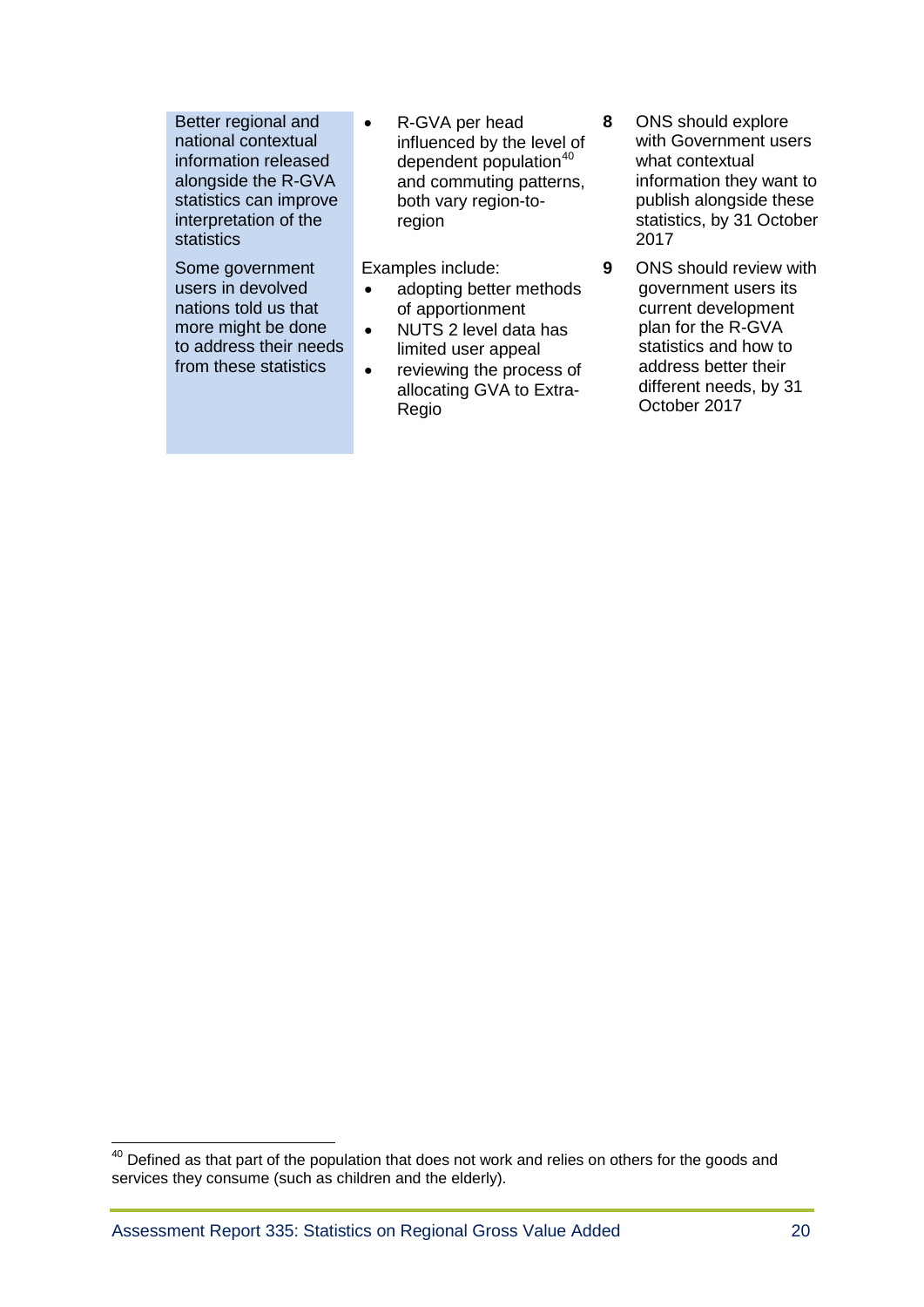# <span id="page-20-0"></span>**[Chapter 3: Trustworthiness](#page-20-0)**

# **Introduction**

3.1 Trustworthiness means that statistics are produced using trusted processes, are free from any vested interest and that they represent the best professional judgement of statisticians acting in accordance with the highest standards.

# Findings

3.2 Users reported a high regard for the statisticians' professional and technical skills, reflecting confidence in their good statistical judgement and that their behaviours and actions reflect the public interest. ONS underpins the production of these statistics by effective and transparent planning, and clear lines of responsibility and accountability for observance of the Code.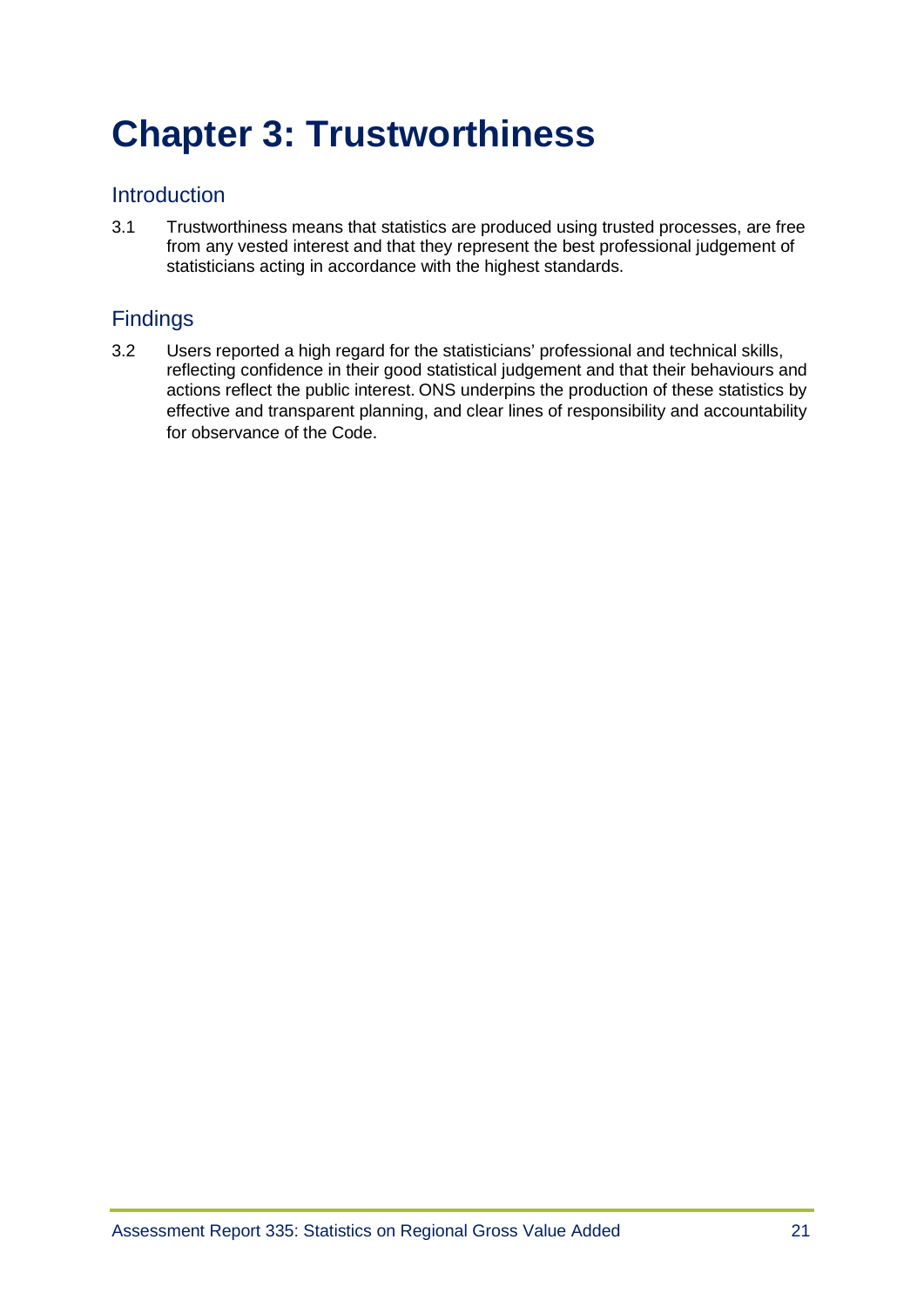# <span id="page-21-0"></span>**[Annex 1: About the Statistics](#page-21-0)**

# The Statistics

- A1.1 Regional Gross Value Added (R-GVA) statistics are legally required by the European Union's (EU) statistical office, Eurostat. Estimates are compiled in compliance with the European System of Accounts 2010 (ESA 2010)<sup>[41](#page-21-1)</sup> and are consistent with the standards set out in the United Nations System of National Accounts 1993 (SNA93). This is to ensure that the estimates are directly comparable with the R-GVA of other EU countries through adopting standard methods and classifications.
- A1.2 The R-GVA statistics have developed significantly since the Authority first confirmed the National Statistics designation of the statistics calculated using the income approach (R-GVA (I)) in 2012. There have been improvements to the source data, the regionalisation methods, through the R-GVA statistics team producing real-term estimates annually and now being on the cusp – subject to consultation with users – of producing balanced estimates. The estimates are more-timely than they were in 2012, although still not as timely as many users would prefer, and they are produced at many more different levels of economic geography than in 2012. There is also analysis of R-GDP statistics available online from 1968 through to 1996<sup>42</sup>. ONS's current R-GVA (I) series then runs on a consistent basis from 1997 to 2015 and the R-GVA (P) series from 1998 to 2014.
- A1.3 When looking at specific industries, differences between the two measures, R-GVA (I) and R-GVA (P) are more apparent. However, at the whole economy level in 2014, the estimates of GVA (I) and GVA (P) were broadly similar across the regions, as can be seen in figure 5 below.





[About ESA 2010 standards](http://ec.europa.eu/eurostat/web/esa-2010)  $\overline{\phantom{a}}$ 

<span id="page-21-2"></span><span id="page-21-1"></span>[ONS Historical Regional GDP 1968 through to 1996](https://www.ons.gov.uk/economy/grossvalueaddedgva/adhocs/005458historicalregionalgdp1968to1970and1971to1996)

Source: Office for National Statistics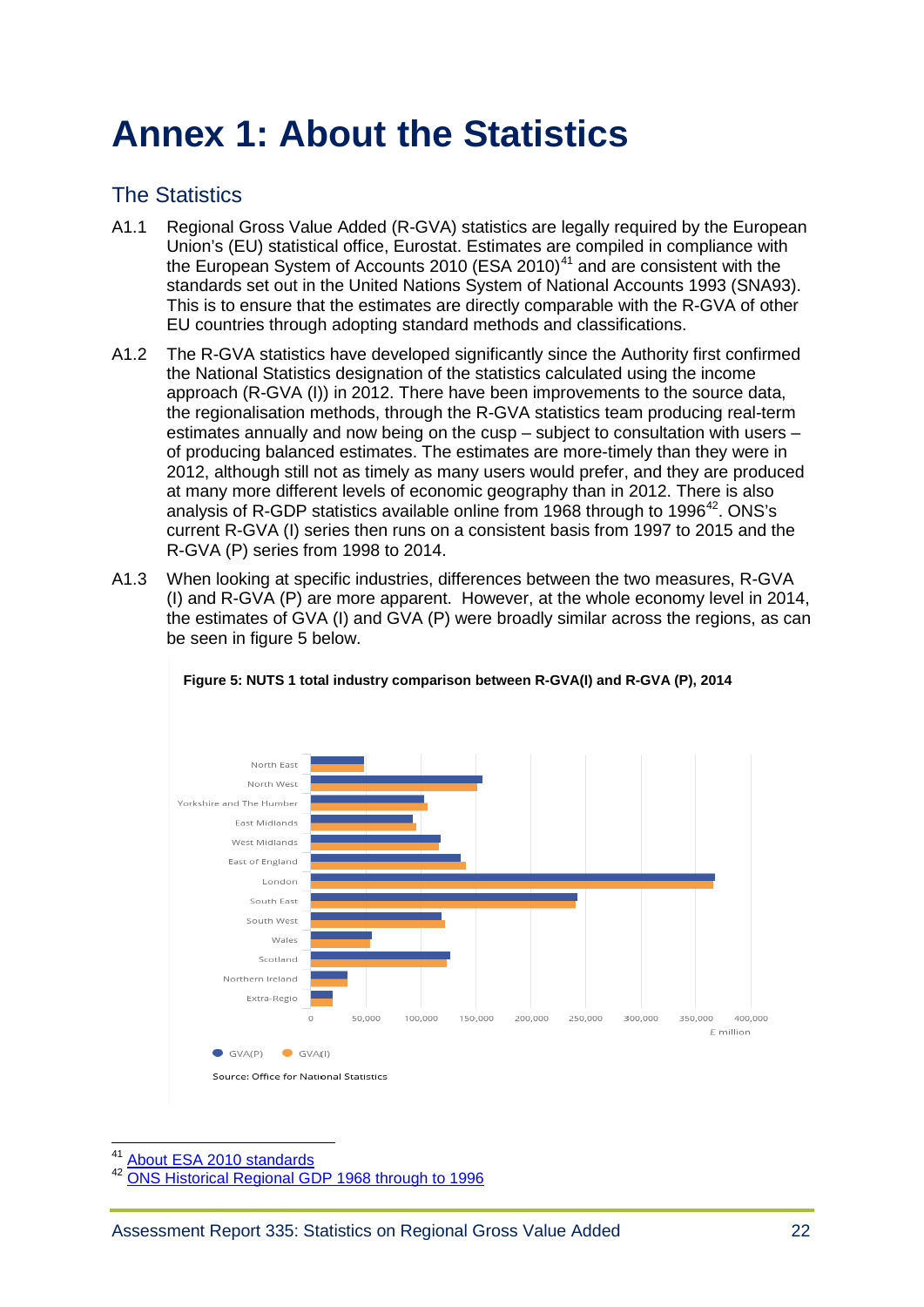- A1.4 Scotland and Wales rely on statistics produced by ONS and other government departments to produce their own estimates of GVA or GDP for their respective nations<sup>[43](#page-22-0)</sup>. They also depend on access to data from statistical surveys conducted by ONS, towards which they sometimes contribute financially in order to increase the sample sizes for their respective nations. This boosting option is available to Local Authorities, but when our colleagues spoke to some of them as part of a Review of the Geography of Economic Statistics<sup> $44$ </sup> they felt the cost to be prohibitive. Local Authorities require estimates of key variables to compare themselves with other authorities and nationally. Since our Review of the Geography of Economic Statistics in 2014, ONS has produced and published GVA data at the Local Authority level, although this is published separately from the annual R-GVA publications.
- A1.5 Commentators acknowledge that R-GVA measures are insufficient on their own to measure economic wellbeing. The RSA's Inclusive Growth Commission<sup>[45](#page-22-2)</sup> recently reported that the decision to leave the EU in the Brexit referendum exposes a central problem; too many families, communities and places see themselves being left behind in the economy. The Commission views this as '*bad for society and for trust in politics, but also bad for growth, productivity and the public finances'*. The Commission believes that to contribute towards the establishment of the concept of 'inclusive growth' a new regular, official quarterly national measure is required and intend to approach ONS about the development of such a measure.

### Uses and Users

<span id="page-22-3"></span> $\overline{\phantom{a}}$ 

- A1.6 Users of R-GVA statistics are wide-ranging across the UK and include academics and researchers, devolved administrations, local authorities, private organisations such as think tanks and consultancies, government departments and other statistical teams within ONS.
- A1.7 The majority of users we spoke to rely on R-GVA (I) estimates and we found the use of the R-GVA (P) estimates to be less prevalent. Uses of R-GVA (I) include:
	- establishing the growth sectors within regions to allocate funding support
	- distributing European Structural Funding
	- evaluating city deals and as triggers for further public funding support of such deals
	- estimating the size of regional economies
	- examining the regional distribution of the impacts of economic shocks
	- examining the impacts of greater devolution and Brexit
	- teaching students of economic classes at universities
	- modelling regional business cycles
	- constructing new econometric forecasting models
	- productivity analysis R-GVA statistics can help answer questions about what a region does (the mix of sectors) and how well the region performs (productivity within sectors)

<span id="page-22-0"></span><sup>&</sup>lt;sup>43</sup> The Northern Ireland Statistics and Research Agency (NISRA) collect economic data for Northern Ireland

<sup>&</sup>lt;sup>44</sup> UK [Statistics Authority Monitoring Review on the Geography of Economic Statistics June 2014](https://www.statisticsauthority.gov.uk/wp-content/uploads/2015/12/images-monitoringreview414thegeographyofeconomicstatisticsfinalrepor_tcm97-43839.pdf)

<span id="page-22-2"></span><span id="page-22-1"></span><sup>45</sup> [RSA Inclusive Growth commission Report-Making Our Economy Work for Everyone March 2017](https://www.thersa.org/discover/publications-and-articles/reports/final-report-of-the-inclusive-growth-commission)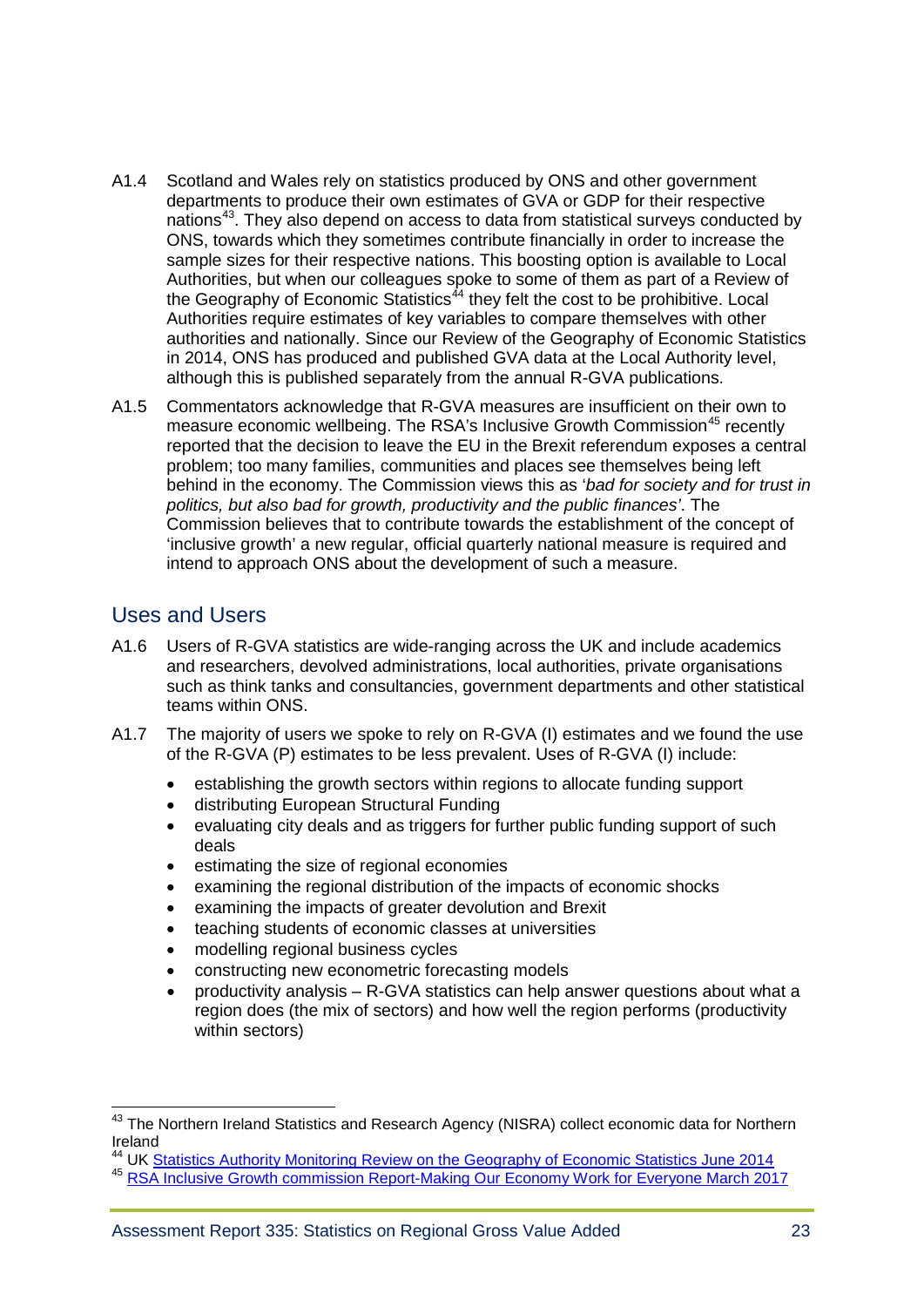# <span id="page-23-0"></span>**[Annex 2: The Source Data](#page-22-3)**

#### A2.1 The source data for R-GVA (I) and R-GVA (P) are set out below:

# **Data Sources for R-GVA (I)**

| Data source                                                                                          | Nature of data                                                                                                                                                                         | Use in R-GVA                                                                                                                                                                  | Delivery of<br>data due |
|------------------------------------------------------------------------------------------------------|----------------------------------------------------------------------------------------------------------------------------------------------------------------------------------------|-------------------------------------------------------------------------------------------------------------------------------------------------------------------------------|-------------------------|
| <b>Annual Business</b><br>Survey (ABS)                                                               | <b>Structural business</b><br>survey, a sample survey<br>of enterprises                                                                                                                | Allocates mixed<br>income,<br>Compensation of<br>Employees (CoE) and<br>gross trading profits of<br>other corporations<br>(manufacturing only)                                | Mid May                 |
| Labour Force<br>Survey (LFS)                                                                         | A residence-based<br>sample survey answered<br>by employees                                                                                                                            | Used to apportion<br>CoE data for the<br>activities of<br>households                                                                                                          | Mid June                |
| Annual Survey of<br><b>Hours and Earnings</b><br>(ASHE)                                              | Workplace-based<br>sample survey of wages<br>and salaries                                                                                                                              | <b>Allocates CoE</b>                                                                                                                                                          | Mid August              |
| <b>Business Register</b><br>and Employment<br>Survey<br>(BRES)                                       | <b>Structural business</b><br>survey, a sample survey<br>of enterprises                                                                                                                | <b>Allocates CoE</b>                                                                                                                                                          | Mid<br>September        |
| Agricultural<br>Accounts from<br>Department for<br>Environment, Food<br>and Rural Affairs<br>(DEFRA) | <b>Structural business</b><br>survey of the agricultural<br>industry, a sample<br>survey                                                                                               | Used to allocate rental<br>income, CoE, mixed<br>income, gross trading<br>profits of partnerships,<br>and holding gains, all<br>in the agricultural<br>industry               | Mid October             |
| Defence Analytical<br><b>Systems and Advice</b><br>(DASA)                                            | Administrative data<br>about the number and<br>location of armed forces<br>personnel                                                                                                   | Used to apportion<br>national estimates of<br>forces pay by region<br>and Extra-Regio                                                                                         | Mid October             |
| Business, Energy<br>and Industrial<br><b>Strategy Department</b><br>(BEIS)                           | Administrative data<br>about onshore gas and<br>oil profits                                                                                                                            | Used to apportion<br>gross operating<br>surplus                                                                                                                               | Mid October             |
| Self-Assessment<br>income tax data                                                                   | Administrative data<br>provided by HMRC, the<br>national tax authority.<br>Derived from self-<br>assessment tax returns<br>completed by self-<br>employed sole traders<br>and partners | Used to generate data<br>about reported profits.<br>This forms an<br>indicator which is<br>used to apportion<br>gross trading profits of<br>partnerships, and<br>mixed income | Early<br>November       |

Source: ONS R-GVA (income approach) Quality and Methods Information<sup>[46](#page-23-1)</sup>

<span id="page-23-1"></span><sup>&</sup>lt;sup>46</sup> [ONS Regional GVA \(income approach\) Quality](https://www.ons.gov.uk/economy/grossvalueaddedgva/qmis/regionalgrossvalueaddedincomeapproachqmi) and Methods Information  $\overline{\phantom{a}}$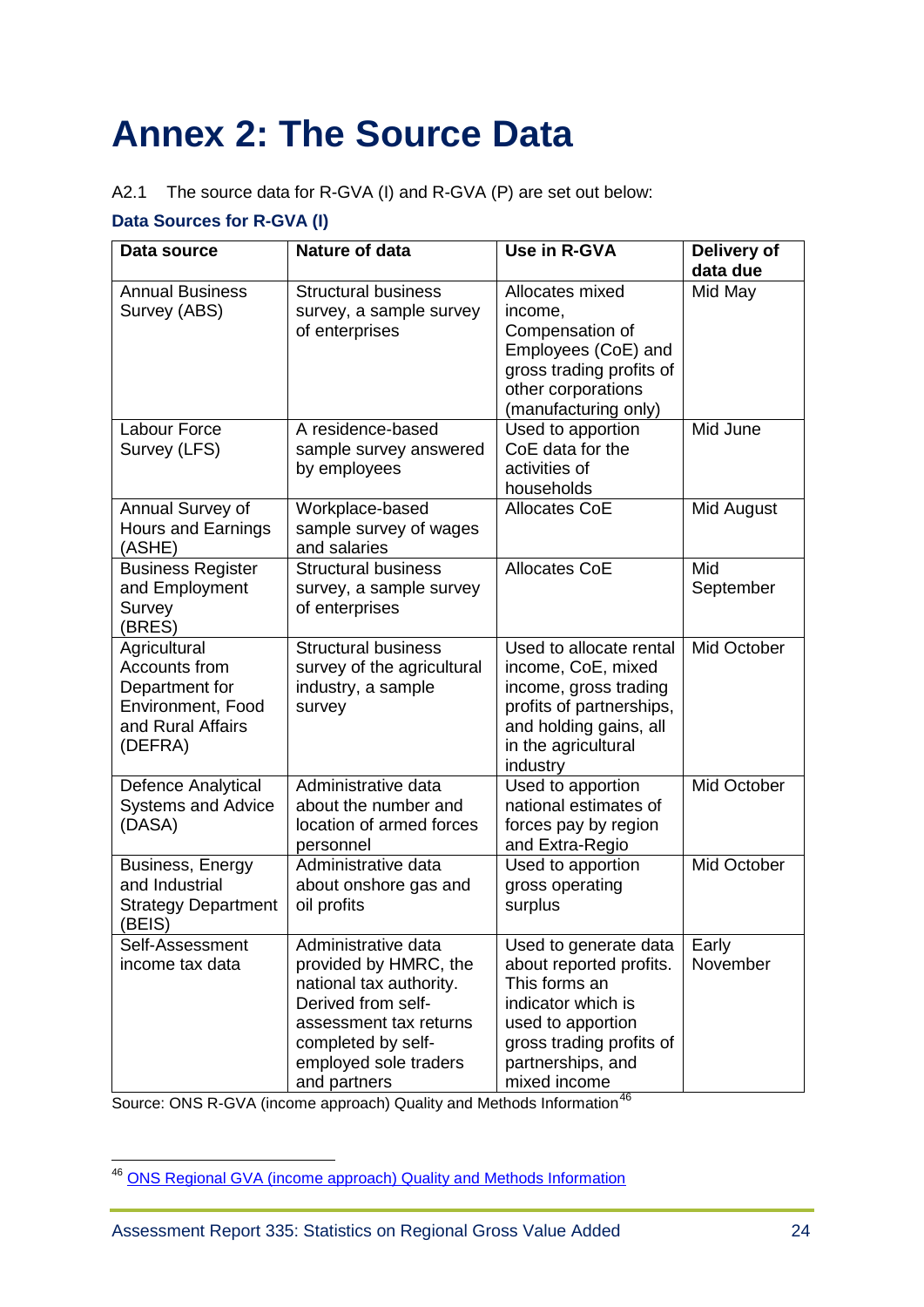### **Data Sources for R-GVA (P)**

| Data source                                                                                                                                                             | <b>Nature of data</b>                                                                                                                                                  | <b>Uses</b>                                                                                                                                                      | Delivery of<br>data due |
|-------------------------------------------------------------------------------------------------------------------------------------------------------------------------|------------------------------------------------------------------------------------------------------------------------------------------------------------------------|------------------------------------------------------------------------------------------------------------------------------------------------------------------|-------------------------|
| <b>Annual Business</b><br>Survey (ABS)                                                                                                                                  | An ONS structural<br>business survey, a<br>sample survey of<br>enterprises                                                                                             | Allocates output and<br>intermediate<br>consumption for bulk<br>of the UK economy                                                                                | Mid May                 |
| Annual Survey of<br><b>Hours and Earnings</b><br>(ASHE)                                                                                                                 | An ONS workplace-<br>based sample survey of<br>wages and salaries                                                                                                      | Used in conjunction<br>with BRES data to<br>allocate public<br>expenditure                                                                                       | Mid August              |
| <b>Business Register</b><br>and Employment<br>Survey (BRES)                                                                                                             | An ONS structural<br>business survey, a<br>sample survey of<br>enterprises. Used to<br>define regional public<br>employment numbers                                    | Used in conjunction<br>with ASHE data to<br>allocate public<br>expenditure                                                                                       | Mid<br>September        |
| <b>Labour Force</b><br>Survey (LFS)                                                                                                                                     | Labour Force Survey<br>data on regional<br>employee numbers in<br>component finance<br>industries                                                                      | Used as indicator for<br>remainder of<br>financial services,<br>and temporarily for<br>industries insurance<br>industry and<br>auxiliary financial<br>activities | Mid<br>September        |
| Agricultural<br>Accounts from<br>Department for<br>Environment, Food<br>and Rural Affairs<br>(Defra)                                                                    | <b>Structural business</b><br>survey of the agricultural<br>industry, a sample<br>survey                                                                               | Used for output and<br>intermediate<br>consumption for part<br>of agricultural<br>industry (crops and<br>livestock)                                              | Mid October             |
| Regional estimates<br>of bank and building<br>society fees and<br>commission and<br>Financial<br>Intermediation<br>Services Indirectly<br>Measured (Bank of<br>England) | Administrative data<br>supplied by the Bank of<br><b>England at NUTS1</b>                                                                                              | Allocates GVA for<br>monetary<br>intermediation                                                                                                                  | Late October            |
| Self-Assessment<br>Her Majesty's<br>Revenue and<br>Customs (HMRC)                                                                                                       | Administrative data<br>provided by HMRC, the<br>national tax authority.<br>Derived from self-<br>assessment tax returns<br>completed by self-<br>employed sole traders | This forms an<br>indicator which is<br>used to apportion<br>gross value added<br>for sole traders                                                                | Early<br>November       |

Source: ONS R-GVA (production approach) Quality and Methods Information<sup>[47](#page-24-0)</sup>

<span id="page-24-0"></span><sup>&</sup>lt;sup>47</sup> [ONS Regional GVA \(production approach\) Quality and Methods Information](https://www.ons.gov.uk/economy/grossvalueaddedgva/qmis/regionalgrossvalueaddedproductionapproachqmi)  $\overline{\phantom{a}}$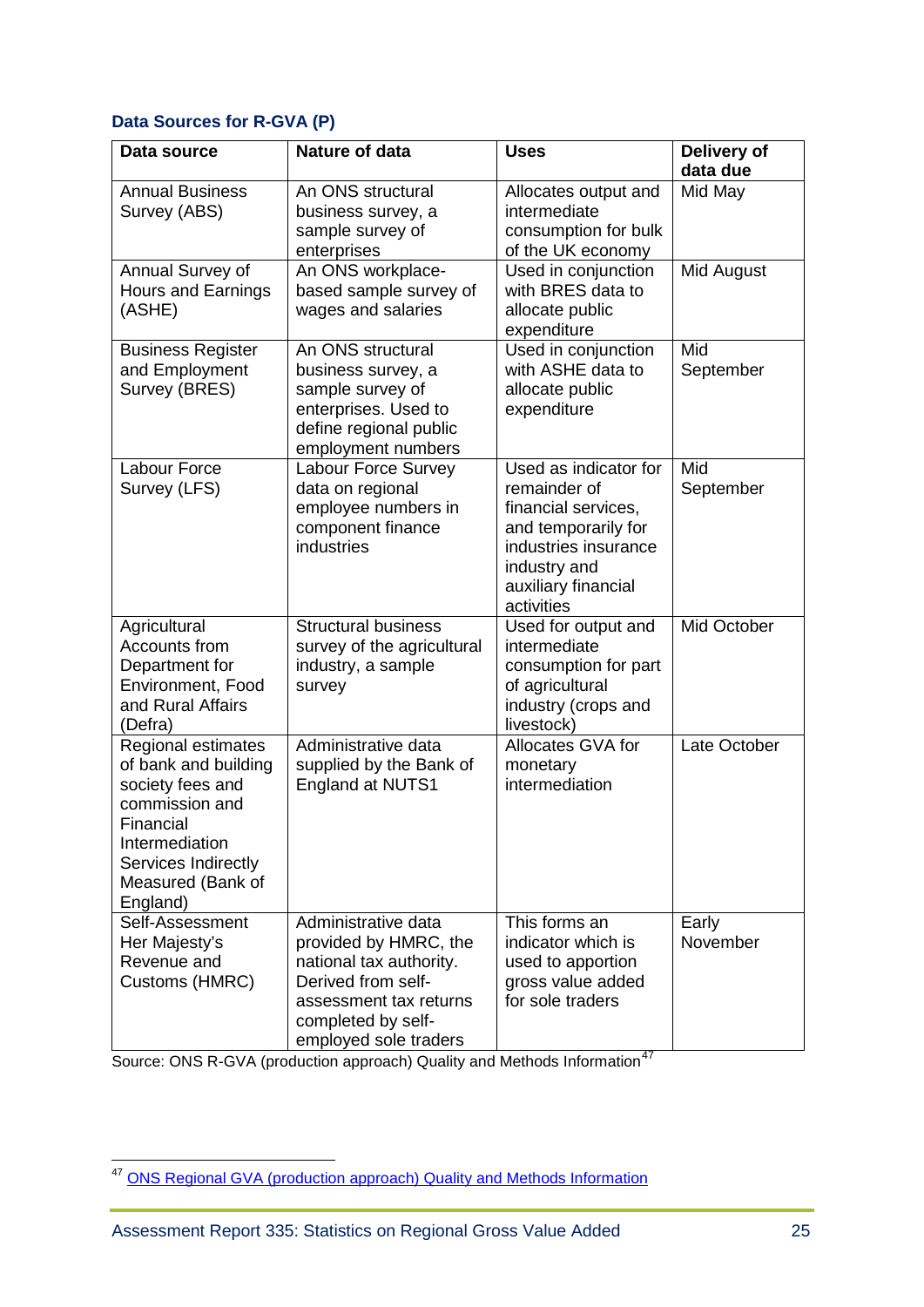# <span id="page-25-0"></span>**[Annex 3: The Assessment Process](#page-25-0)**

- A3.1 This Assessment was conducted from February to July 2017.
- A3.2 This report was prepared by the Office for Statistics Regulation and approved by the Regulation Committee on behalf of the Board of the UK Statistics Authority, based on the advice of the Director General for Regulation.
- A3.3 The regulatory team Iain Russell and Kimberly Cullen agreed the scope of and timetable for this assessment with the R-GVA statistics team in ONS in February 2017. The documentary evidence was provided by the R-GVA statistics team in March 2017. The regulatory team subsequently discussed and met with the ONS R-GVA statistics team during March, May and June 2017 to review compliance with the *Code of Practice for Official Statistics*, taking account of the all evidence provided and researched.
- A3.4 This is one of a series of reports<sup>[48](#page-25-1)</sup> prepared under the provisions of the *Statistics and Registration Service Act 2007*[49](#page-25-2) . The Act gives the Statistics Authority (the Authority) power to re-assess whether the *Code of Practice for Official Statistics*[50](#page-25-3) continues to be complied with in relation to official statistics already designated as National Statistics.
- A3.5 Part of the assessment process involves our consideration of the views of users. We approach many known and potential users of the set of statistics, and invite comments via an open note on our website. This process is not a statistical survey, but it enables us to gain some insights about the extent to which the statistics meet users' needs and the extent to which users feel that the producers of those statistics engage with them. We are aware that responses from users may not be representative of wider views, and we take account of this in the way that we prepare Assessment reports.
- A3.6 The regulatory team met and talked to 42 people and received 3 email responses from our user consultation. The respondents were grouped as follows:

| User type                                           | <b>Numbers</b> |  |
|-----------------------------------------------------|----------------|--|
| <b>ONS</b>                                          | 9              |  |
| <b>Other Government Departments (OGDs)</b>          | 4              |  |
| <b>Devolved Nations</b>                             | 9              |  |
| City-Regions                                        | 5              |  |
| Private Organisations (think tanks,<br>consultants) | 9              |  |
| <b>Academics &amp; Researchers</b>                  |                |  |

#### **Table A3: Summary of respondents to the assessment consultation**

#### Key documents from ONS

- Regional Accounts Government User Group Minutes June 2014 to January 2017
- Regional Accounts Methodology and Guidance from ONS
- Details of Regional Accounts user engagement

<span id="page-25-1"></span><sup>&</sup>lt;sup>48</sup> Office for Statistics Regulation Assessment Reports

<span id="page-25-2"></span><sup>49</sup> [The Statistics and Registration Service Act 2007](http://www.legislation.gov.uk/ukpga/2007/18/pdfs/ukpga_20070018_en.pdf)<br>50 [Code of Practice for Official Statistics](https://www.statisticsauthority.gov.uk/wp-content/uploads/2015/12/images-codeofpracticeforofficialstatisticsjanuary2009_tcm97-25306.pdf)

<span id="page-25-3"></span>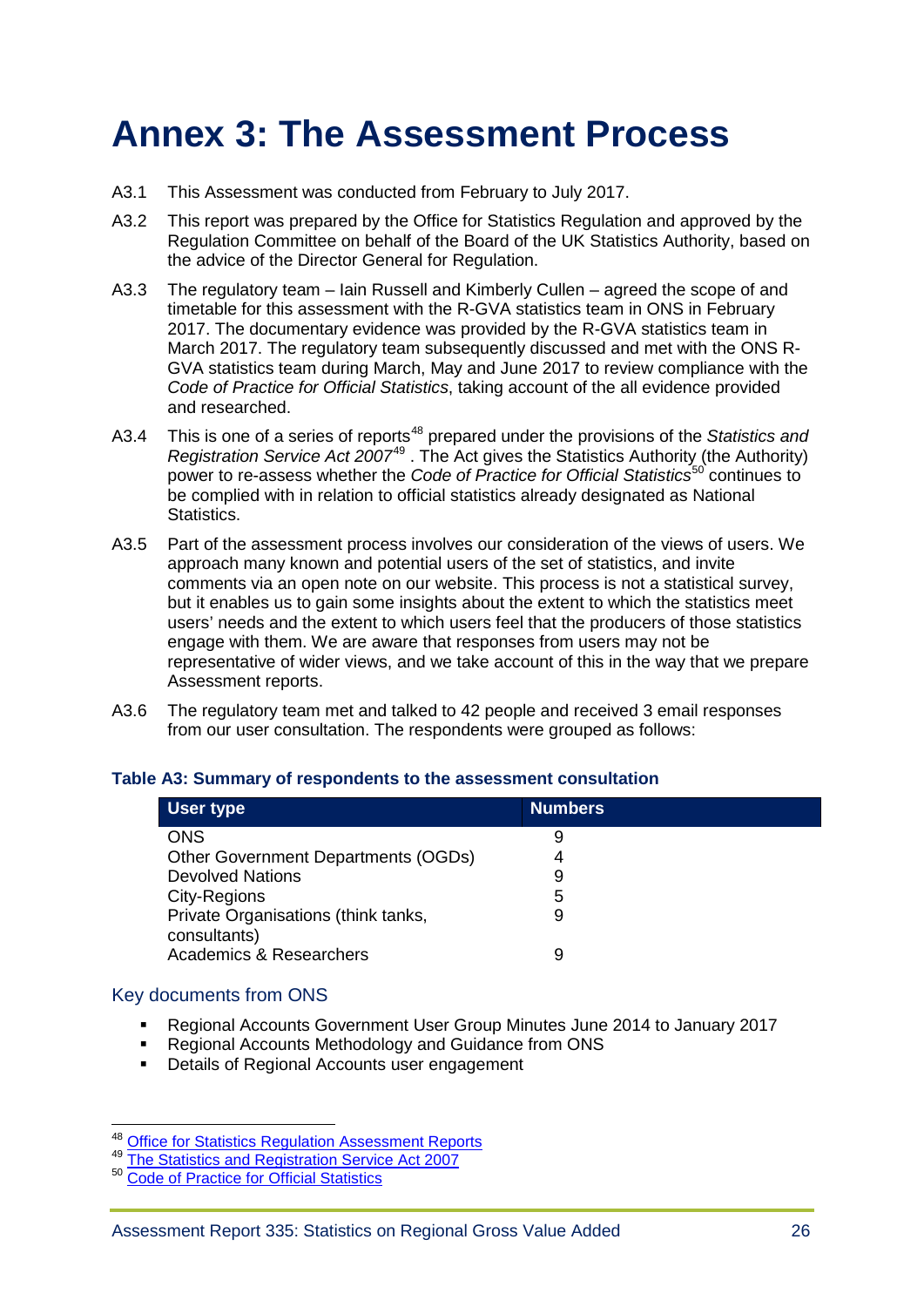- **I.** Industry reviews (Agricultural industry, manufacture of coke and refined petroleum products, tobacco products) and continuous improvement programme details
- **R-GVA Balancing Project Methods Committee technical paper**<br> **CNS Supporting Devolution article**
- ONS Supporting Devolution article
- **Projects plans for balancing and flexible geographies**
- Quality Assurance of Administrative Data for HMRC Self-Assessment of Self Employed income
- R-GVA (I) Quality Assurance plan, R-GVA (P) Quality Assurance Plan
- Pre Release Access List for R-GVA (I) from ONS
- **Pre Release Access List for R-GVA (P) from ONS**<br>**Predigent and Methods Information for R-GVA (I) from**
- Quality and Methods Information for R-GVA (I) from ONS
- Quality and Methods Information for R-GVA (P)from ONS
- Revisions Triangles for R-GVA (I) from December 2016

Other documents provided by ONS and others included the following:

- Regional, sub-regional and local gross value added estimates for London, 1997-2015 from GLA **Economics**
- Understanding productivity in Northern Ireland from the University of Ulster Economic Policy **Centre**
- Financial and Insurances Services Industry Review Part 1 October 2016 from ONS
- Deflation Methodology for R-GVA (P) article from ONS

#### **Contact us**

For any queries about this assessment, or the work of the Office for Statistics Regulation in general, please email [regulation@statistics.gov.uk](mailto:regulation@statistics.gov.uk)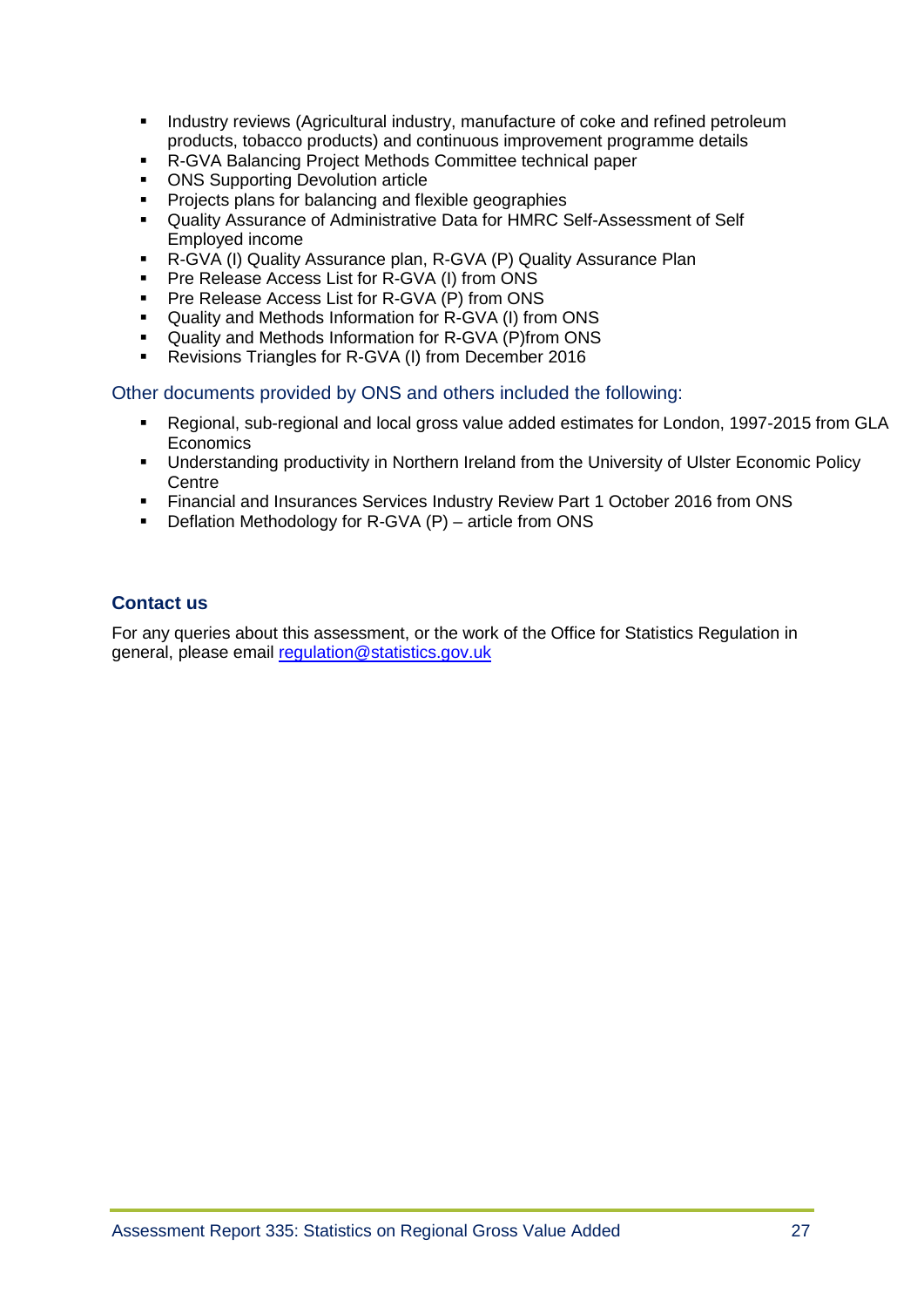# <span id="page-27-0"></span>**Annex 4: Next steps**

# Responding to the assessment report: what the Office for Statistics Regulation and ONS should expect from each other

- A4.1 The publication of the Assessment report represents a key milestone in the assessment process, but should not be viewed as the end-point. The next phase, to meet the Requirements set out in this report, is critical to delivering the value, quality and trustworthiness to achieve and maintain National Statistics status. The next steps are as follows:
	- immediately following the publication of the report, the Office for Statistics Regulation will arrange a meeting with the statistics team to talk through the detail of the Requirements and to ensure a common understanding
	- the Head of Profession for statistics can follow up with the Assessment Programme Manager about the Director General for Regulation's letter that accompanies this Assessment Report. The letter: draws out the key findings; provides advice about where the statistics team is likely to need senior management support and direction and conveys any findings that have wider implications for the producer body and statistical system
	- the Head of Profession for statistics is encouraged to:
		- i) develop an action plan to meet the Requirements to the timetable set out in paragraph ES.8 of this report
		- ii) agree the action plan with their senior management, and confirm that it is appropriately resourced
		- iii) share the action plan with the Office for Statistics Regulation, publish it alongside the statistics, and explain to users and suppliers how it will engage with them in delivering the plan
		- iv) seek out peers and support services that can help in delivering the plan for example, the GSS [Good Practice Team](https://gss.civilservice.gov.uk/national-statistician-2/gss-professional-support-team/good-practice-team/)<sup>[51](#page-27-1)</sup>
		- v) agree with the regulatory team, how often, and in what form, the statistics team would like to engage about progress against the action plan – for example, some teams choose to meet with the regulatory team once a month
	- the statistics team should provide full formal written evidence to the Office for Statistics Regulation by the deadline of 31 October 2017 as set out in paragraph ES.8 of this report. There are some Requirements that ONS has told us will take longer, requiring research, decisions, and planning involving ONS teams beyond the R-GVA statisticians alone. The exceptions to the deadline of 31 October 2017 are for Requirements  $2(a)$  and (b),  $3(b)$  and (c), 6, and  $7(a)$ , where the deadline is 31 March 2018. There is no set format for reporting, except that ONS should demonstrate that it has addressed the findings given in Tables 1 and 2 and provide links to any published or internal documents as support
	- the regulatory team will review the evidence within 10 working days and arrange to provide feedback to the statistics team. As part of this process, the regulatory team will talk again to users to establish how their experience of the statistics has changed. When the regulatory team is satisfied that the Requirements have been fully met, its conclusions will be quality assured by Office for Statistics Regulation's

<span id="page-27-1"></span><sup>&</sup>lt;sup>51</sup> [The Government Statistical Service Good Practice Team](https://gss.civilservice.gov.uk/national-statistician-2/gss-professional-support-team/good-practice-team/)  $\overline{a}$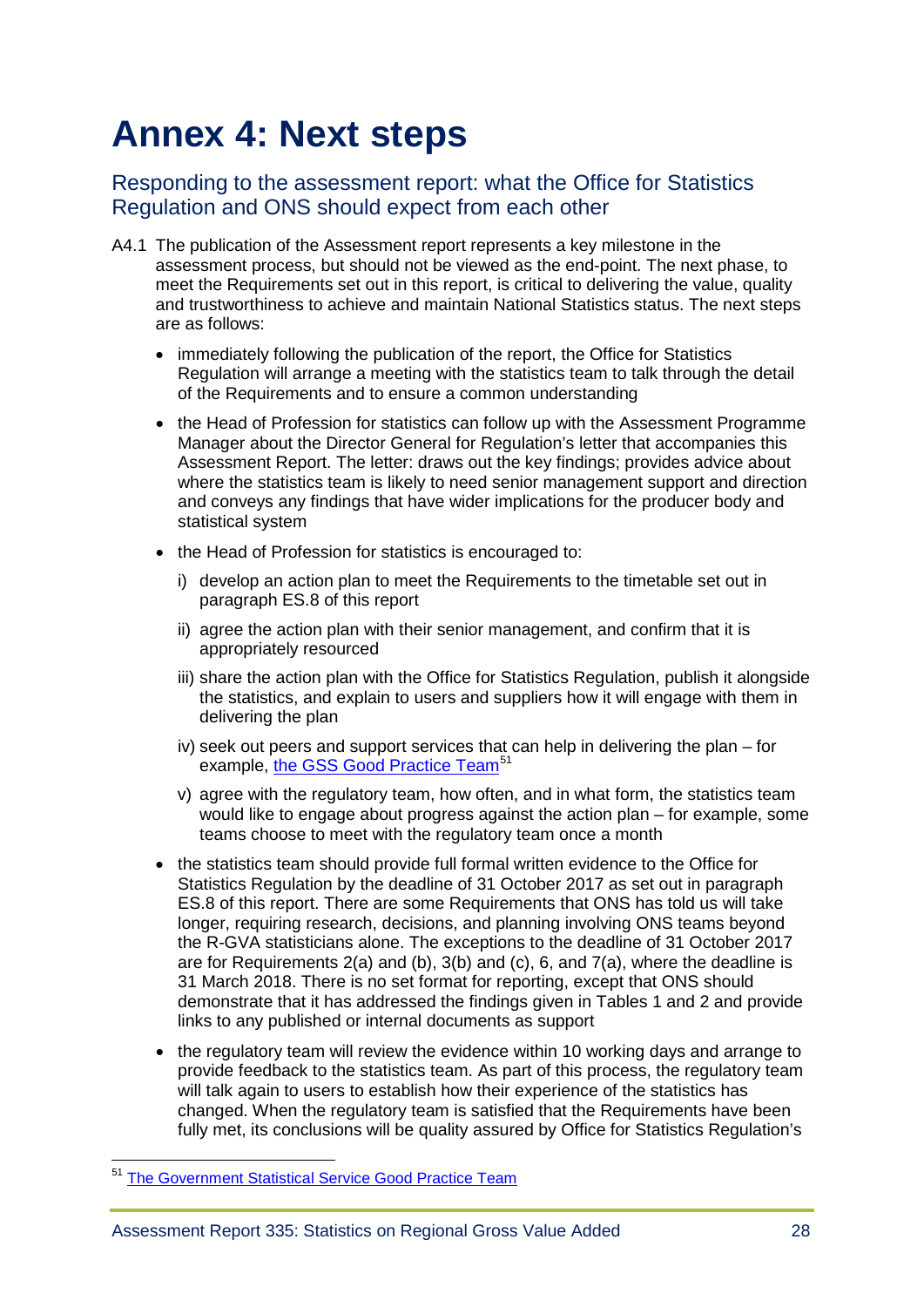senior management and then presented to the Authority's Regulation Committee to confirm designation. The Director General will then write publicly to the Head of Profession for Statistics to confirm the decision

- In the event that Requirements are not fully met within the agreed timetable, the Authority will implement [escalation procedures](https://www.statisticsauthority.gov.uk/wp-content/uploads/2010/12/images-ladderofescalationrevisedoctober201_tcm97-43536.pdf)<sup>52</sup>.
- A4.2 Based on experience, the Office for Statistics Regulation strongly encourages statistics teams to:
	- engage with the detailed thinking of the Assessment report, and revisit it regularly. The regulatory team will be seeking evidence that the statisticians are demonstrating curiosity and are challenging their own thinking around delivering value, quality and trustworthiness. The Requirements in this report should not be viewed as a simple checklist
	- view the responsibility for meeting the Requirements as falling to the organisation as a whole, not just the team that produces the statistics
	- engage users early, not just to keep them updated, users can often offer valuable insight and expertise
	- contact the regulatory team at any time if there are any questions or concerns
- A4.3 Responsibility for complying with the Code of Practice does not end with the award or confirmation of the National Statistics designation. It is the statistics producers' responsibility to maintain compliance and also to improve the statistics on a continuous basis. The Office for Statistics Regulation encourages statistics producers to discuss promptly with the regulatory team any concerns about whether its statistics are meeting the appropriate standards. National Statistics status can be removed at any point when the highest standards are not maintained, and reinstated only when standards are restored.

<span id="page-28-0"></span><sup>&</sup>lt;sup>52</sup> [The Office for Statistics Regulation Escalation Procedures](https://www.statisticsauthority.gov.uk/wp-content/uploads/2010/12/images-ladderofescalationrevisedoctober201_tcm97-43536.pdf)  $\overline{a}$